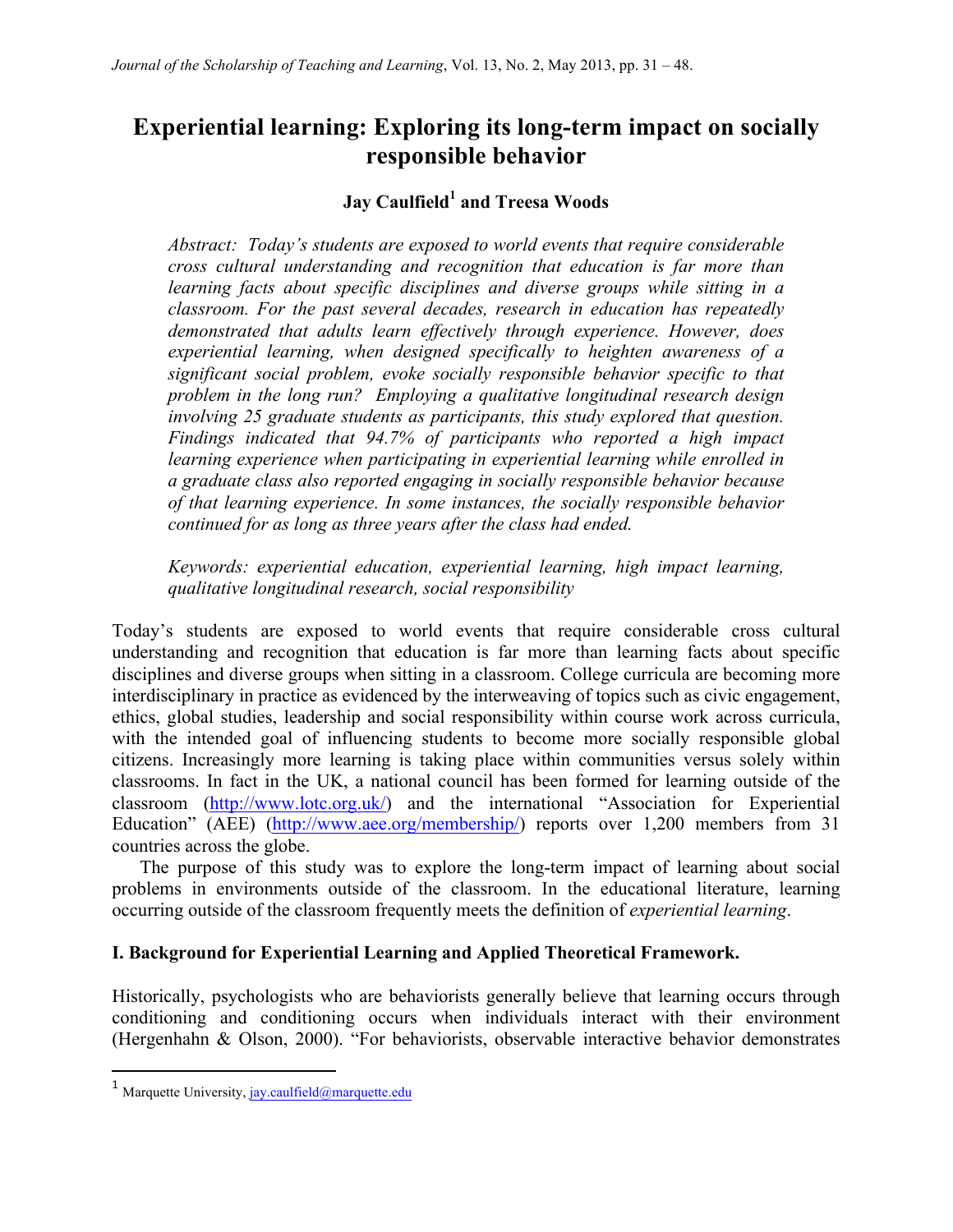learning" (Caulfield, 2011, p. 33). While the field of psychology looked to behaviorism to explain learning, around the same time, the philosopher John Dewey became a major contributor to the idea of *learning by experience*. He wrote extensively of its importance to democratic society in works such as *Democracy and Education* (1916) and *Experience and Education* (1938), where he proposed:

. . . since democracy stands in principle for free interchange, for social continuity, it must develop a theory of knowledge which sees in knowledge the method by which one experience is made available in giving direction and meaning to another. (1916, p. 248)

Providing practical guidelines for such educational delivery in experience, he argued for "a sound philosophy of experience" (Dewey, 1938, p. 91) and defined the roles of educators as facilitators connecting learning to students' experiences, helping shape student understanding through "cooperative enterprise, not dictation" (Dewey, 1938, p. 72).

Although Dewey laid the preliminary framework for experiential learning, he did not refer to it as such. Hoover and Whitehead (1975) came forward with the following definition of experiential learning published in the "Association for Business Simulation and Experiential Learning" following its second annual conference proceedings: "Experiential learning exists when a personally responsible participant cognitively, affectively, and behaviorally processes knowledge, skills, and/or attitudes in a learning situation characterized by a high level of active involvement" (p. 25).

It is the well-known work of Kolb (1984), however, that really brought experiential learning to the forefront in the educational literature. Kolb postulates, "Learning is the process whereby knowledge is created through the transformation of experience" (p. 38). Kolb theorized that learning takes place when individuals engage in a novel experience, reflect upon it, conceptualize it and then test its authenticity by applying it to similar future experiences. Kolb's theory of learning is particularly interesting, as it integrates learning styles with the cyclical stages of how he proposed experiential learning occurs.

Boulding (2000), renowned for her extensive academic work in the study and promotion of peace, has noted the power of experiential education and service learning, in particular in promoting peaceable communities (p. 232). She expresses her appreciation of experiential education for its ability to connect students to "real-life situations," and expand students' "personal development and capacity for intellectual analysis" (p. 231). Such activities are part of open learning systems, which Boulding identifies as rooted in relationships with others and with the planet.

Eyler and Giles (1999) also noted that "service learning is a form of experiential education where learning occurs through a cycle of action and reflection as students work with others through a process of applying what they are learning to community problems" (p. 14). Eyler and Giles (2002) believe that service learning is an especially effective teaching strategy for students to learn about complex issues within larger environments, and to discover how complex systems are integrated and reliant on each other. Students gain experience and learning transfers because "students apply concepts repeatedly in real or realistic settings" (p. 148). Service learning mediated courses have reliably reported high levels of student engagement (Turner, 2002). Research suggests that experiential learning can help students develop positive attitudes toward life, encourage acceptance of responsibility, promote community involvement, develop power of thought and help them understand their strengths and weaknesses in a real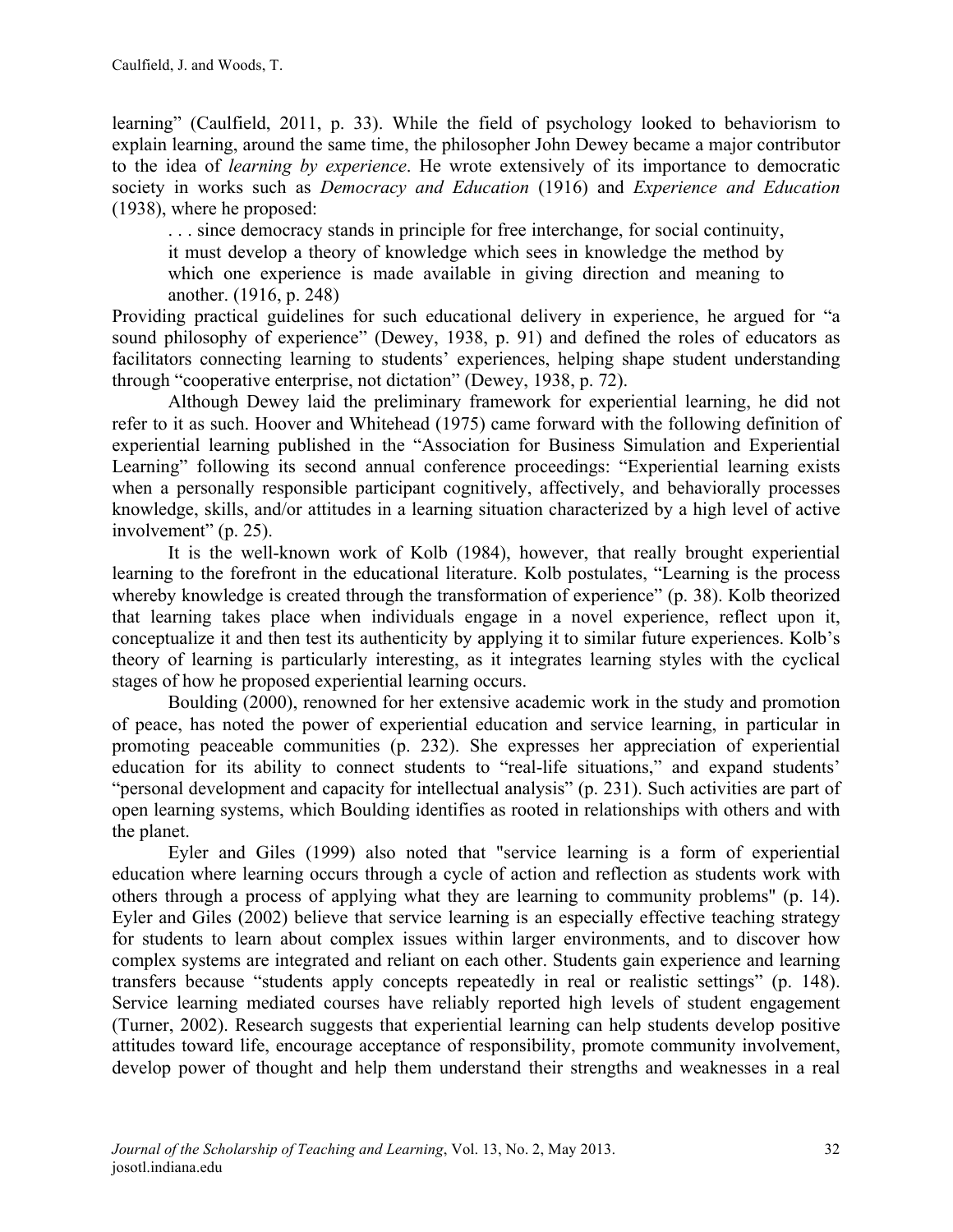world context, thereby inspiring personal growth through the development of global competencies (Eyler & Giles, 1999).

The more recent work of Fenwick (2000, 2001, 2003) further develops the concept of experiential learning in terms of five perspectives, specifically constructivist; psychoanalytic; situative; critical cultural and enactivist ecological. Fenwick explains that a major conception of experiential education assumes that a learner will reflect on concrete experience to build new understandings. Within Fenwick's constructivist perspective, the learner reflects on lived experiences; these experiences are generalized to form mental structures. It is these structures of knowledge that are stored in memory as concepts that may be represented, expressed, and transferred to new situations, affecting how a learner perceives and interprets information. Fenwick's situative perspective identifies learning as being rooted in the situation in which learners find themselves, including specific interactions that occur within social settings. The psychoanalytic perspective stresses the necessity for learners to work through inner conflicts enabling them to engage fully in the learning process. The critical cultural perspective emphasizes the imbalance of power and inequity within social structures, which may have a direct impact on social transformations of experiential learning. Finally, the enactivist ecological perspective proposes that learning may best be understood through co-emergence of knowledge with other participants. Throughout this study, the researchers identify instances where the interview data is reflective of Fenwick's perspectives.

 Today experiential education is popular on college campuses, often taking place outside of the classroom. The AEE (2012, ¶ 2) offers the following definition for experiential education:

Experiential education is a philosophy that informs many methodologies in which educators purposively engage with learners in direct experience and focused reflection in order to increase knowledge, develop skills, clarify values, and develop people's capacity to contribute to their communities. http://www.aee.org/about/whatIsEE

Drawing from this definition, in the context of this study, socially responsible behavior refers to behavior that enhances social well-being within communities.

Leaders in both the "American Association of State Colleges and Universities" (AASCU) and the "Association of American Colleges and Universities" (AAC&U) have advocated for experiential education as a means of fostering civic and global engagement. In a May, 2008 concept paper for AASCU, George Mehaffy, Vice President for Academic Leadership and Change, and Harry Boyte, the Co-Director of the Center for Democracy and Citizenship at the University of Minnesota, challenged institutions of higher education to remain connected to the communities in which their students are themselves engaged (p. 3). Boyte and Mehaffy (2008) suggest that higher education should be promoting "citizen learning" that connects students to places and gives them opportunities to develop their "skills and learning habits" to live fully and integrally in community (Boyte & Mehaffy, 2008, p. 5).

College curricula apply experiential learning to assist students in achieving learning outcomes. Research in education for the past several decades (Jarvis, Holford, & Griffin, 1999; Kolb, 1984; Fenwick, 2000, 2001, 2003) has repeatedly demonstrated that adults learn effectively through experience. *However, does experiential learning, when designed specifically to heighten awareness of a significant social problem, evoke socially responsible behavior specific to that problem in the long run?* The purpose of this qualitative longitudinal study is to explore that question, thereby hypothesizing that experiential learning may contribute to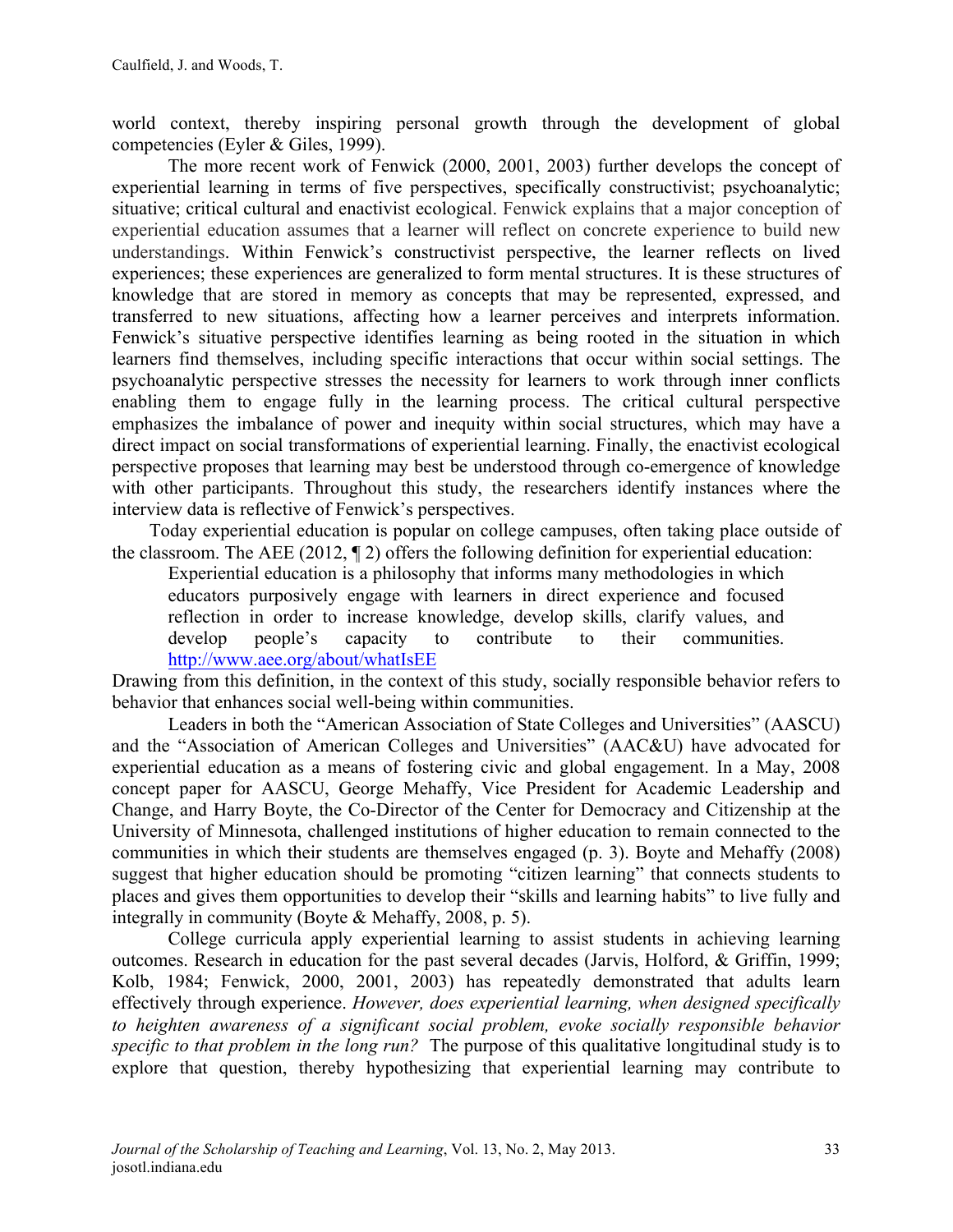students' awareness of social issues, potentially evoking socially responsible behaviors that remain active well after a formal learning experience has ended.

# **II. Methodology.**

# *A. Design.*

The research question drove the design choice for the study. Farrall (2006) writes:

QLR [qualitative longitudinal research] embodies a range of mainly in-depth interview-based studies which involve returning to interviewees to measure and explore changes which occur over time and the processes associated with these changes. The approach is particularly useful if one is studying a process which has a notion of a 'career' of some sort or *which involves a developmental process* [emphasis added]. (p. 2)

Molloy and Woodfield (2002) explain, "Longitudinal qualitative approaches have been used extensively in the fields of sociological research, ethnography and social history to explore individuals' changing life experiences and life course patterns" (p.5). They further state, "The chief goal of longitudinal methods is to explore change (relating to the unit of enquiry, at an individual or case study level) over time" (p. 10).

 Creswell (2007) suggests that qualitative research may be accomplished by talking directly with participants, which supports the use of semi-structured interviews as a means of data collection for this study. Thus, employing a QLR design to study the research question posed seemed most appropriate for obtaining an understanding of what the interviewees experienced when engaged in experiential learning and whether, at a future point in time, these experiences influenced them to become social advocates for change specific to the social problem they had studied. The research was unfunded.

# *B. Sampling Method.*

The researchers employed non-probability, purposive sampling to select 25 voluntary participants who were either graduate students or alumni previously enrolled in one of three applied social science elective classes offered in two graduate degree programs; in one instance, a participant was enrolled in two of the three classes. The median age of students in one of the degree programs was 26, and 19 of the 25 participants were from that program. The median age of students in the other degree program was 30. There were 18 female participants. Racial origin was as follows: eighteen (18) Caucasians, four African Americans, two Hispanics and one Asian. The programs were offered at a highly ranked research and teaching university located in the Midwest. All three classes were approximately 14 weeks in duration, designed to include significant experiential learning. Participation in the study was voluntary by written consent and all who consented were included in the research.

# *C. Data Collection.*

In the first class of 20 students, 13 (65%) chose to participate in the study. As indicated by the course syllabus, the purpose of the experiential learning component was to increase awareness of the issues surrounding urban poverty and the strategies to sustain existence for those living in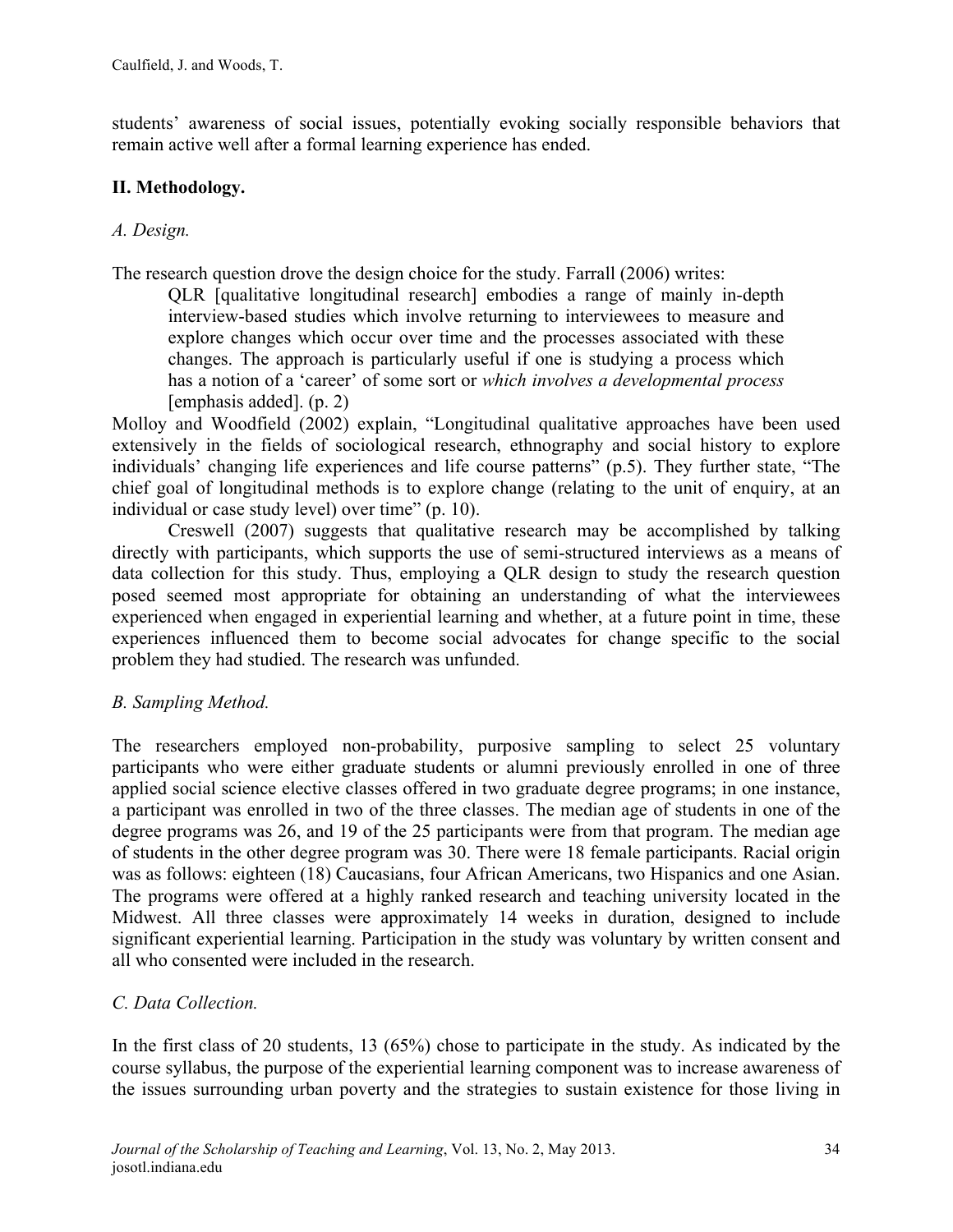urban poverty, utilizing community social support services that were available. To maintain confidentiality of both students and professor, the name of the professor and the course has not been disclosed. All students enrolled in the class were given mock identities of graduate students who were living independently and earning minimum wage. The objective of their mock identity was to avoid becoming homeless; they were encouraged to explore and utilize community social support organizations available to low income individuals. Students did weekly journal entries regarding their experiences and their perceptions of those experiences. Any classroom activities were predominantly discussion based and focused on student perceptions of urban poverty as lived in their mock identities.

At the conclusion of the class, the students did a final presentation that was in the form of a filmed documentary whereby they explained what they had learned while living their mock identities throughout the semester and whether they had met their objective of avoiding homelessness. During their presentations, students identified their perceptions of the lived experiences and, in some cases, identified specific socially responsible actions they intended to take because of the impact of the learning experience. The documentary served as the first point of data collection in the study. Approximately three years following the conclusion of the class, the 13 participants were interviewed, which was the second and final point of data collection for the participants who had enrolled in this class.

The second and third classes had the same course numbers and titles and were taught by the same professor, but were offered approximately 18 months apart. In the second class of 12 students, four (33%) chose to participate in the study. In the third class of 18 students, nine (50%) chose to participate. The topic studied in these classes was sustainability. Sustainability is defined as an "international movement for meeting the needs of current generations while preserving the capacity of future generations to meet their needs" (Sustainable World Coalition, 2010). The course description stated that the "interdisciplinary course explores the values, knowledge base, and organizational models of sustainability, an international movement for meeting the needs of current generations while preserving the capacity of future generations to meet their needs." To maintain confidentiality of both students and professor, the name of the professor and course has not been disclosed. For these two classes, students visited multiple community organizations that were actively engaged in sustainability projects. They spoke extensively about sustainability with leaders from within these organizations. Any classroom activities occurring were predominantly discussion based and focused on their perceptions of the onsite visits. At the conclusion of both of these classes, students were asked to write a *bold proposal* that identified what they intended to do personally in the future to promote sustainable environments. The bold proposals served as the first point of data collection for the study. Participants from the second class were interviewed approximately two years following the termination of the class while students from the third class were interviewed approximately nine months following the termination of the class; the interview was the second and final point of data collection for participants from these two classes.

# *D. Format of Semi-Structured Interviews.*

According to Rubin and Rubin (2005) open-ended questions encourage the interviewee to describe specific events and experiences. Rubin and Rubin (2005) further explain that probing is a technique used to keep a discussion going while providing clarification. This allows the interviewee to keep talking about the matter at hand, complete ideas, fill in blanks, or request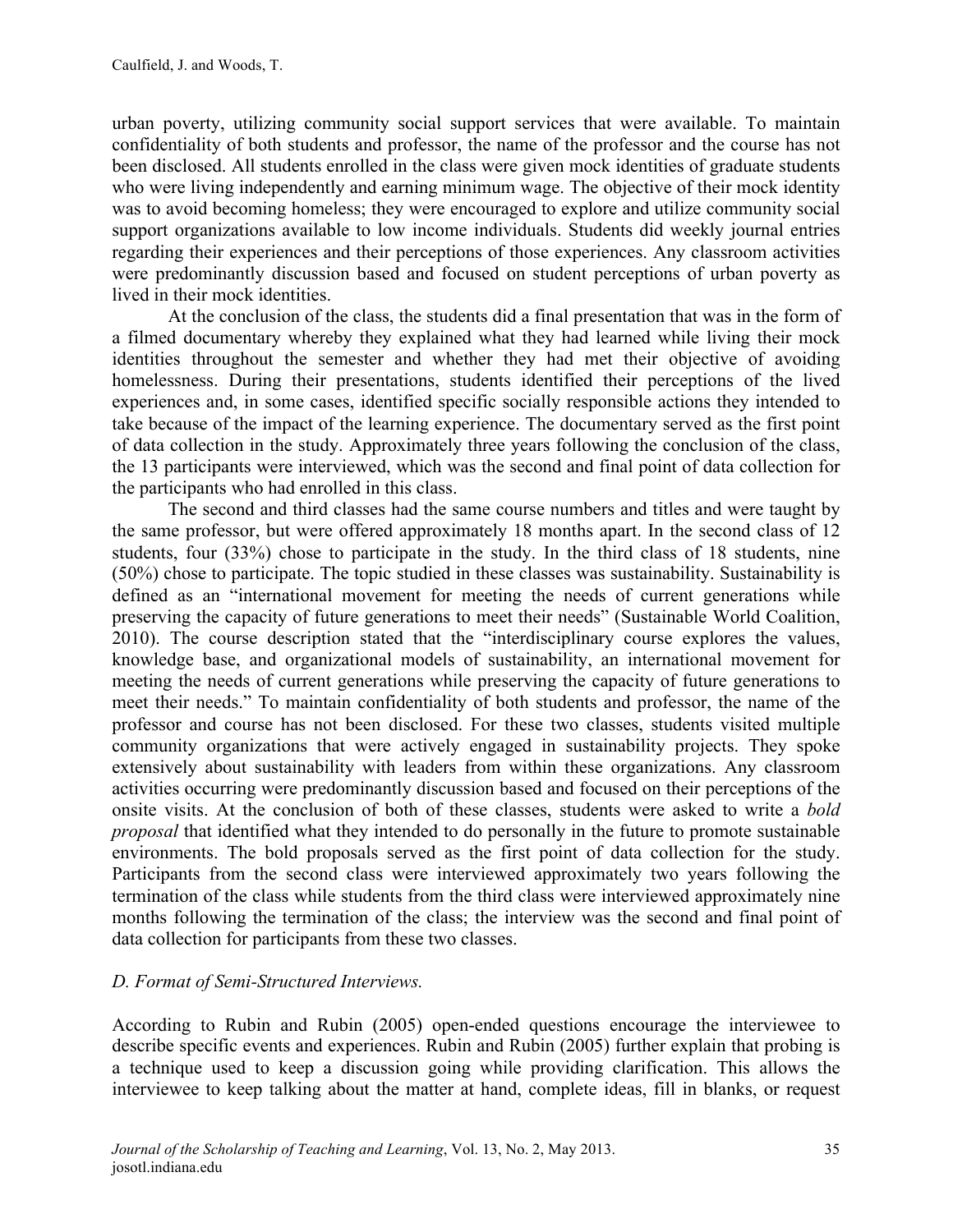additional information on what was said. The semi- structured open-ended questions that follow were prepared by the researchers prior to interviewing. For the one student who had enrolled in both classes, questions were asked about the urban poverty class and the sustainability class. The researchers interviewed participants from each class over a period of no more than four weeks, recording and transcribing the interviews.

# *E. Interview Questions.*

**Introductory question for all participants**: To the best of your ability, please list the classes that you were enrolled in as a graduate student. Please identify which three classes most impacted your life in some way.

**Questions for those participants who** *did* **identify the urban poverty or sustainability class as being one of the three most impactful classes (n = 19):**

- 1. Explain how your knowledge of social issues [urban poverty or sustainability] has been altered because of completing this class.
- 2. Please explain how this class impacted your life.
- 3. Here are the program learning outcomes and the student learning objectives for the class. Please explain how the learning experiences in the class related to or did not relate to the program outcomes and the student learning objectives.
- 4. Has your behavior changed because of taking this class? If so, how has it changed? If not, why not? Please cite specific examples.
- 5. You identified two other classes that were impactful to you. Please explain what learning activities made each of these classes impactful. Has your behavior changed because of taking these classes? If so, how has it changed? If not, why not? Please cite specific examples.

#### **Questions for those participants who** *did not* **identify the urban poverty or sustainability class as being one of the three most impactful classes (for all three classes, n = 7):**

- 1. You did not select the class [urban poverty or sustainability] as one of the classes that most impacted your life. As best as you can, please explain why you did not choose this class.
- 2. Please explain what would have made this class [urban poverty or sustainability] more impactful to you.
- 3. You identified three other classes that were impactful to you. Please explain what learning activities made each of these classes impactful to you. Has your behavior changed because of taking these classes? If so, how has it changed? If not, why not? Please cite specific examples.

In summary, the overarching question of interest was whether experiential learning, when designed specifically to heighten awareness of a significant social problem, evokes socially responsible behavior specific to that problem over the long run. The research design was QLR. The initial data collection point for the first class studying urban poverty originated from *filmed documentary* of participants' experiences at the conclusion of the class while the initial data collection for the two classes studying sustainability originated from the participants' documented *bold proposal* at the conclusion of the class. Semi-structured interviews of participants occurring at nine (9), 24 or 36 months following the termination of the class they had enrolled in were the second data point. At point of interview, 60% of the participants had already graduated.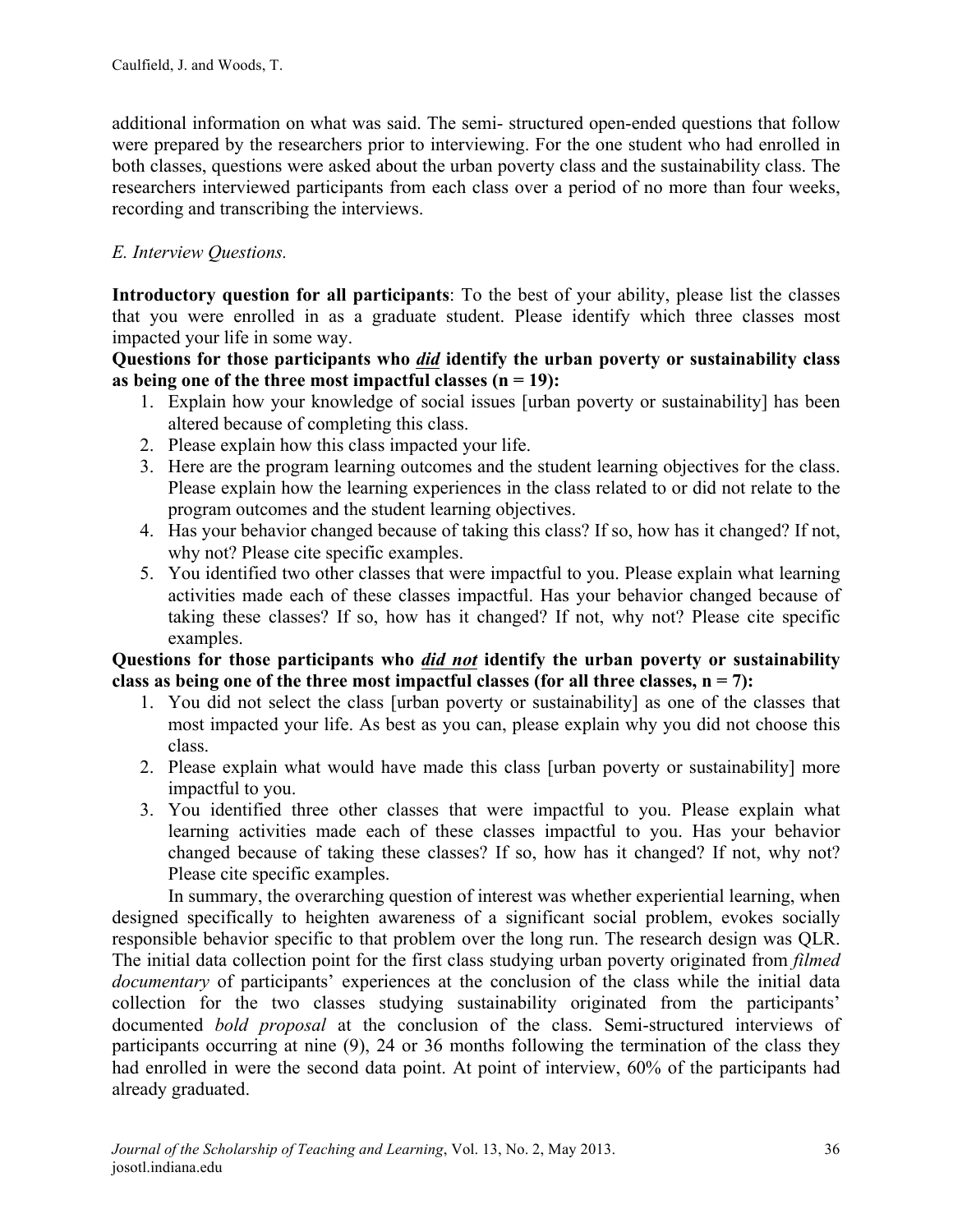# **III. Findings.**

In response to the introductory interview statement, "Please identify which three courses most impacted your life in some way," participants identified 22 different classes as their top three choices. Of those 22 classes, nine were mentioned three or more times. For a rank order summary of the nine classes most frequently identified by participants as those that "most impacted their lives in some way," please refer to Table 1.

| <b>Topic Description</b>         | Top Choice | Second     | Third Choice | Total    |
|----------------------------------|------------|------------|--------------|----------|
|                                  |            | Choice     |              | Choice   |
| 1. Sustainability ( $n = 4, 9$ ) | $5(1)^*$   | $3(1)^{*}$ | $(2)$ *      | $8(4)$ * |
| 2. Leadership & Ethics           |            |            |              |          |
| 3. Urban Poverty ( $n = 13$ )    |            |            |              |          |
| 4. Ethics in Public Sector       |            |            |              |          |
| 5. Social Entrepreneurship       |            |            |              |          |
| 6. Social Justice                |            |            |              |          |
| 7. Police Leadership             |            |            |              |          |
| 8. Public Policy                 |            |            |              |          |
| 9. Research Methods              |            |            |              |          |

**Table 1.** Top Nine Classes Ranked as Most Impactful.

\*The number in parentheses indicates the number of participants from the class where interviews occurred 24 months following termination of the class  $(n = 4)$ . Remaining interviews occurred at nine (9) months following termination of the class  $(n = 8)$ .

#### *A. Sustainability Classes.*

As noted in Table 1, the sustainability class was the top choice for most participants and had the total highest number in the "Total Choice" column for participants, with only one participant from both of the classes in sustainability that did *not* select the class as one of the top three most impactful classes. That one participant who was interviewed nine months following the termination of the sustainability class stated the following: "… just because I did not choose this class [sustainability] it does not mean it did not impact my life, because I see sustainability in everything that I do in my daily life." He further explained that the top three classes that he did choose were ones that taught him how to make a bigger impact on *others' lives* (by profession he was a counselor) whereas in the sustainability class, he felt that the impact from the class pertained mostly to his own life.

*Knowledge of social issue, impact and actions.* In all cases, participants in the sustainability classes indicated during their interview that they had a heightened sense of awareness regarding sustainability and that this newfound awareness impacted their lives in one or more ways. In general, the participants reported making a conscious effort to actively think about sustainability when carrying out daily tasks of living, such as when buying groceries for their family, watering the lawn and plants (conserving water), recycling, and riding their bike more versus driving a car. One participant contacted the local "Office of Sustainability" to learn more about sustainable work environments. Another participant stated:

While I was taking the class I was really self-conscious about how much water I was using and simple practical things; some of that wore off a little especially as I became less immediately connected to a lot of the literature telling me how much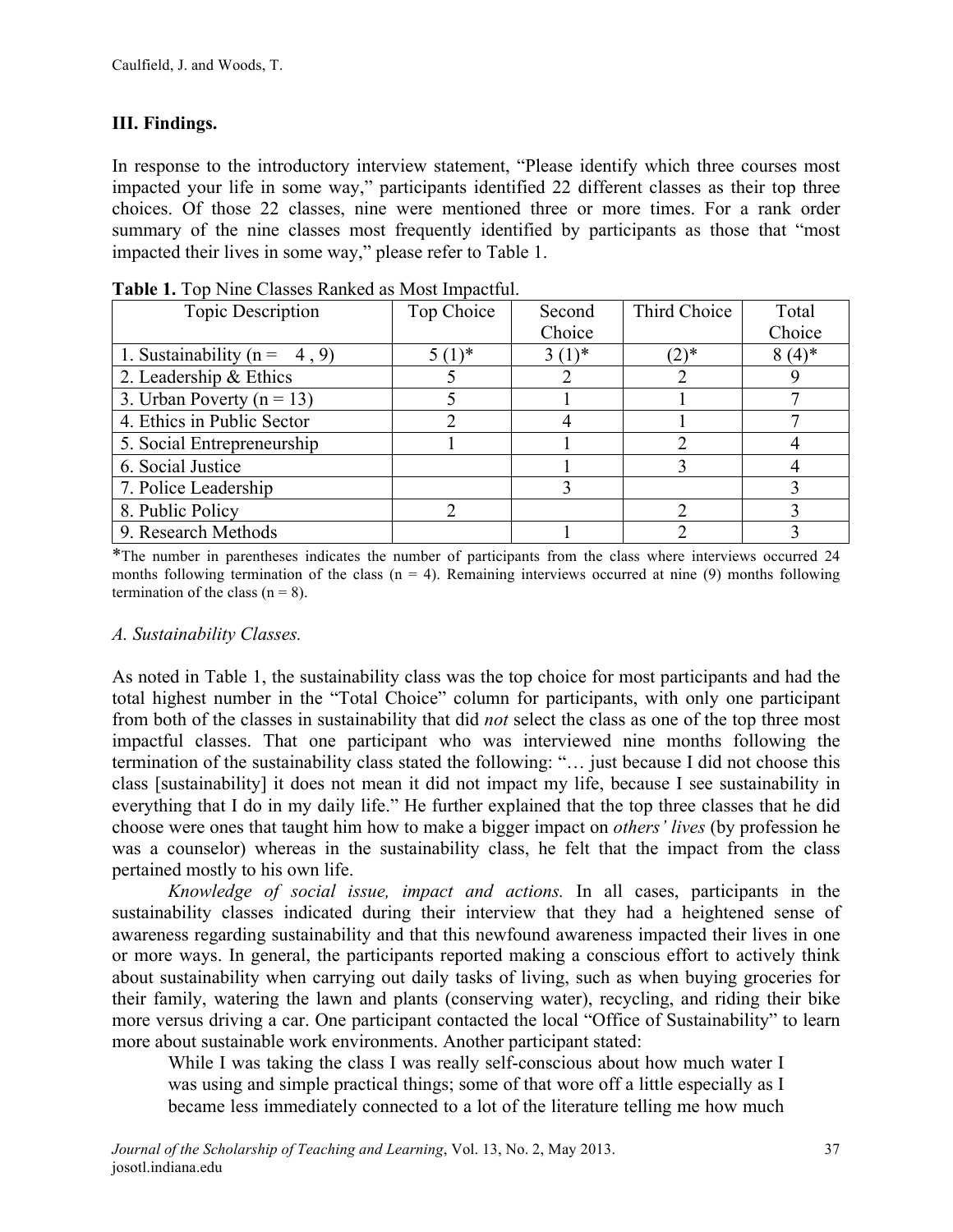water I was wasting so once the shame factor lessened I didn't become as selfconscious about it, but I think it increased my desire to learn a lot more [about sustainability].

### Another said:

I remember first feeling incredibly guilty about personal things I was doing like using something as small as a paper towel. I would feel guilty like I was not living the way we all needed to be living and moving in a certain direction. Then I kind of readjusted and realized that all these problems are so institutionally driven in such a large scale that anything I do, I can't really beat myself up about, because we got to make changes on a huge scalable level like on an institutional level, a federal level, on a larger scale.

These two quotes make evident Fenwick's (2000, 2001, 2003) psychoanalytic perspective, which stresses the necessity for learners to work through inner conflicts before they are able to engage fully in the learning process.

The participants' bold proposals written at the conclusion of the class identified personal actions to take. Although all participants indicated engaging in actions to promote sustainable environments, those actions did not necessarily match the ones identified in their bold proposals. Based on the nature of the bold proposal and the time of interview, participants may not have had time to act upon what they had identified in their bold proposal. Table 2 contains data from bold proposals and interviews of six participants, mainly direct quotes regarding knowledge of the social issue, impact of acquired knowledge, actions identified in bold proposals and reported actions engaged in at time of interview.

Note that several of the direct quotes in Table 2 may be applied to the perspectives in Fenwick's (2000, 2001, 2003) experiential framework. As an example of the constructivist perspective, consider the following comment from Participant 6: "I now see sustainability as a social issue locally (community development) and at a global level, especially as related to sustainable cultures." The quote is indicative of how the student's reflection on a learning experience expanded her mental structure of sustainability, which in turn impacted the socially responsible actions she identified taking. Another example of the constructivist perspective is illustrated in the following quote taken from Participant 5: "I would say this class basically blew up my understanding of social issues. Not that I was unaware, for I have always been aware of social problems. But, it gave more urgency." Again, this participant's mental structure of sustainability had changed because of participating in the class. By time of interview, he had organized a successful community clean-up day, demonstrating the urgency to act on his expanded view of sustainability.

*Learning objectives and program outcomes*. In all cases, interviewees reported during interview that they saw alignment with what they had learned in the class, the learning objectives as stated in the syllabi for the two classes and at least a few of the degree program learning outcomes. In most instances, participants reported alignment with all five program outcomes.

# *B. Urban Poverty Class.*

As noted in Table 1, the urban poverty class was the third "Top Choice*"* for most participants and was third (along with public service ethics) in the "Total Choice" column for number of participants. For those seven (7) students that did choose the urban poverty class, during interview, six (6) reported socially responsible actions taken because of enrolling in the class.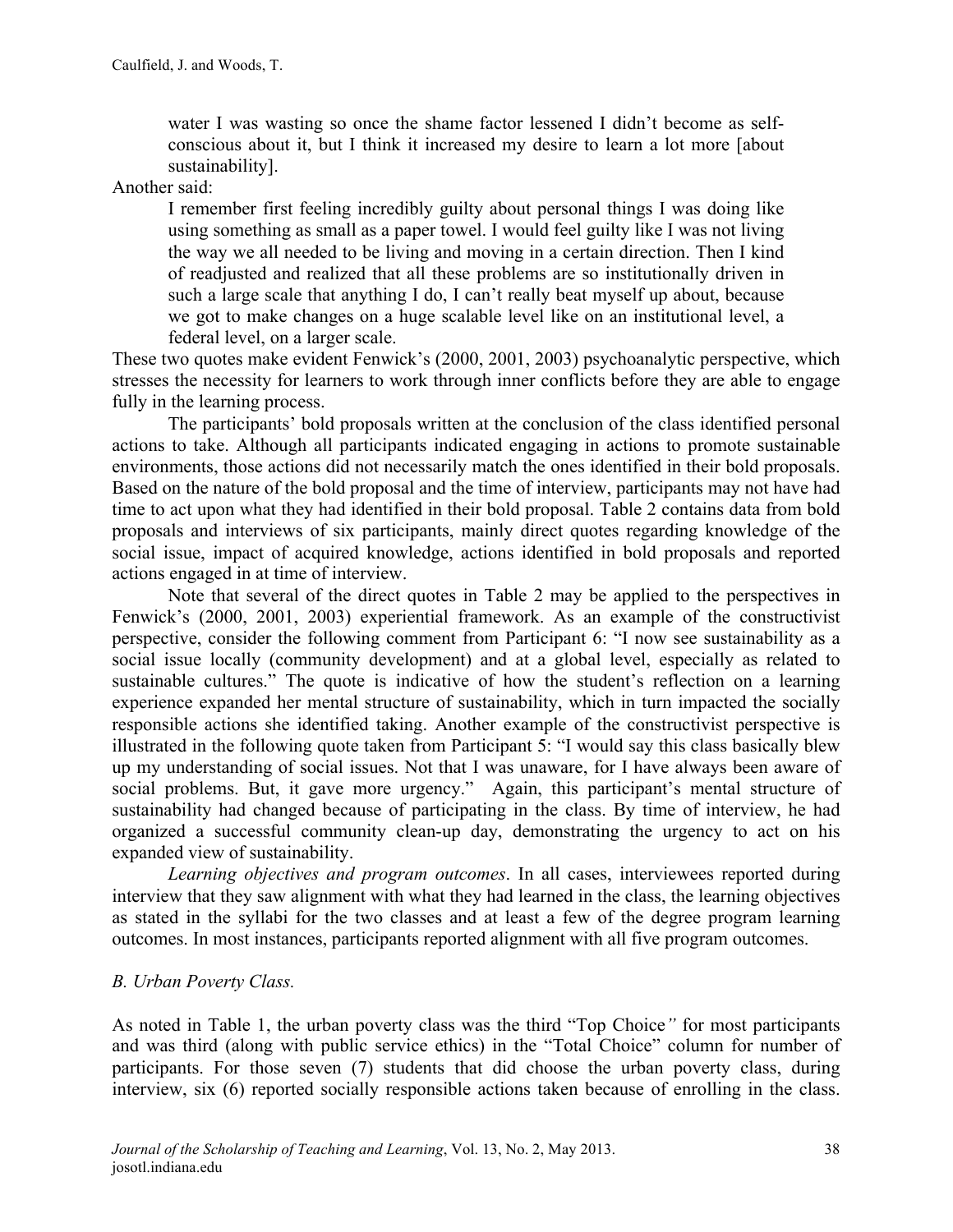Table 3 contains data from the documentary filmed at the conclusion of the class and data from interviews of five participants enrolled in the class. As in the case of Table 2, the entries are mainly direct quotes regarding knowledge of the social issue, impact of acquired knowledge, actions or impressions identified in the filmed documentary and reported actions engaged in at time of interview approximately 36 months following the termination of the class.

| Participant 1 (24)*   |                                                                                                          |  |  |  |
|-----------------------|----------------------------------------------------------------------------------------------------------|--|--|--|
| <b>Knowledge of</b>   | "I'm ashamed to say that until registering for the class, I've not given much thought about              |  |  |  |
| <b>Social Issue</b>   | sustaining our natural capital. I didn't really have a foundation for sustainability it [the             |  |  |  |
|                       | class] opened my eyes to the things that were going on in our own community that I pay no                |  |  |  |
|                       | attention to."                                                                                           |  |  |  |
| <b>Impact of</b>      | "But to go and sit in front of these people, listen to them [leaders in sustainability] talk about       |  |  |  |
| <b>Acquired</b>       | their passion, listen to them talk about why they do what they do, have them take us through             |  |  |  |
| Knowledge             | their experience, I think that was the most beneficial thing that he [professor] could have done         |  |  |  |
|                       | for someone like me and I would recommend the class to people because of that."                          |  |  |  |
| <b>Actions</b>        | "Create a program for student athletes focused on personal awareness, reflection and gratitude           |  |  |  |
| <b>Identified</b> in  | [method of creating heightened awareness of sustainability] as the foundation."                          |  |  |  |
| <b>Bold Proposals</b> |                                                                                                          |  |  |  |
| <b>Actions Taken</b>  | Talked with three individuals in department about building a "life skills" program for student           |  |  |  |
| by Time of            | athletes and incorporating content regarding sustainable futures into the program. Two of those          |  |  |  |
| Interview             | individuals have begun to build the program.                                                             |  |  |  |
|                       | Participant 2 $(24)^*$                                                                                   |  |  |  |
| <b>Knowledge of</b>   | "I think a lot of what we covered in the class I had a general interest in going into the course,        |  |  |  |
| <b>Social Issue</b>   | but I can't say that I had the necessary knowledge" [referring to sustainability].                       |  |  |  |
| <b>Impact of</b>      | " we heard from someone talking about local foods and eating local I am more mindful                     |  |  |  |
| <b>Acquired</b>       | of where the milk's coming from when I purchase we went to a fair trade market just                      |  |  |  |
| Knowledge             | understanding where the products I use are coming fromthose are the areas where I have                   |  |  |  |
|                       | probably been impacted the most."                                                                        |  |  |  |
| <b>Actions</b>        | "Begin with an element of sustainability in our next advancement event [worked in university             |  |  |  |
| <b>Identified</b> in  | advancement] to begin the process and build momentum."                                                   |  |  |  |
| <b>Bold Proposals</b> |                                                                                                          |  |  |  |
| <b>Action Taken</b>   | "I assisted the College of Business with a sustainability panel discussion followed by round             |  |  |  |
| by Time of            | table discussions around the topic and so, having the knowledge from this class was actually             |  |  |  |
| <b>Interview</b>      | incredibly beneficial to be a part of that. And then, through my work here whenever we have              |  |  |  |
|                       | roundtable programs we have been able to infuse that sustainability topic in a number of ways            |  |  |  |
|                       | so, either bringing it in as one of our roundtable topics that our attendees can choose from or          |  |  |  |
|                       | just continuing to help raise that awareness and have that be a part of the different programs we        |  |  |  |
|                       | offer.                                                                                                   |  |  |  |
|                       | " being mindful of the food that I am eating and where it's grown, how it's produced, just               |  |  |  |
|                       | being mindful of my environment and I think just being aware of where I choose to spend my               |  |  |  |
|                       | money reflects how I feel, and knowing that that's a way I can communicate what I feel                   |  |  |  |
|                       | strongly about I guess, where I choose to buy products or organizations that I support can have          |  |  |  |
|                       | an impact."                                                                                              |  |  |  |
|                       | Participant 3 (9)*                                                                                       |  |  |  |
| <b>Knowledge of</b>   | "Prior to taking the class, I was not familiar with the sustainability concept. The course offered       |  |  |  |
| <b>Social Issue</b>   | me the ability to understand in more detail how our society is set-up as a consumer based                |  |  |  |
|                       | society."<br>"The professor took us on many field trips which allowed me to view the world from a way or |  |  |  |
| <b>Impact of</b>      |                                                                                                          |  |  |  |
| <b>Acquired</b>       | perspective I never really viewed the world before."                                                     |  |  |  |
| Knowledge             |                                                                                                          |  |  |  |
| <b>Actions</b>        | "I propose a national service program that would require all 18 year old Americans to serve              |  |  |  |
| <b>Identified</b> in  | their country for two years in a local, state, national or international "Peace Corps" or military       |  |  |  |

|  |  | Table 2. Sustainability: Knowledge of social issue, impact and actions. |
|--|--|-------------------------------------------------------------------------|
|  |  |                                                                         |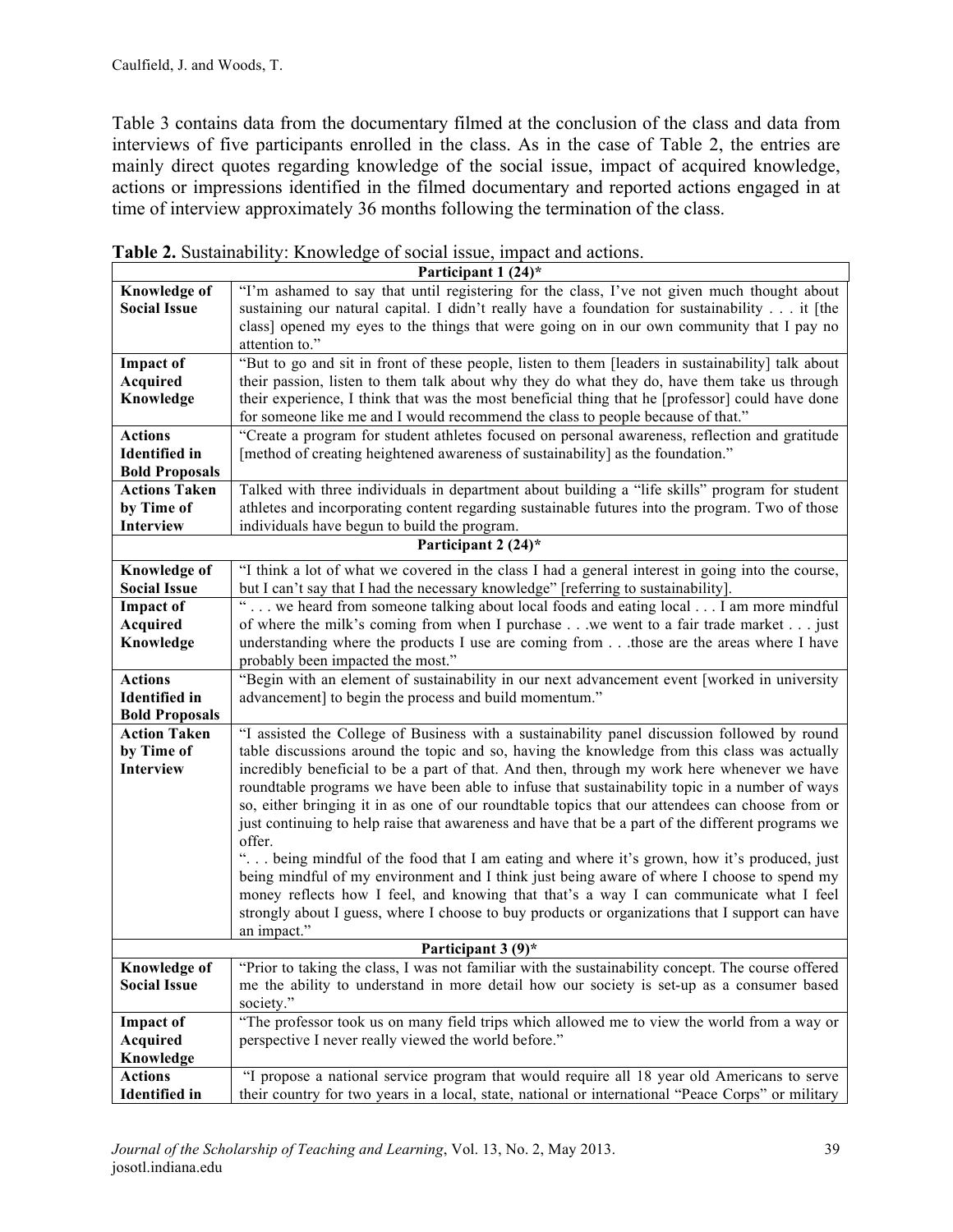| <b>Bold Proposals</b>                                                                      | unit."                                                                                             |  |  |  |  |  |  |
|--------------------------------------------------------------------------------------------|----------------------------------------------------------------------------------------------------|--|--|--|--|--|--|
| <b>Action Taken</b>                                                                        | "I'm more aware of what I do each day. Even with buying things we were having issues               |  |  |  |  |  |  |
| by Time of                                                                                 | with our dryer. Instead of buying a new one, which would have been easier, I took it [dryer]       |  |  |  |  |  |  |
| <b>Interview</b>                                                                           | apart and it was just a \$20 fuse."                                                                |  |  |  |  |  |  |
|                                                                                            |                                                                                                    |  |  |  |  |  |  |
|                                                                                            | Participant 4 (9)*                                                                                 |  |  |  |  |  |  |
| <b>Knowledge of</b>                                                                        | "I had some knowledge prior to this because I use to teach Environmental Education in              |  |  |  |  |  |  |
| <b>Social Issue</b>                                                                        | California, but I still did change; the class changed my thinking with more collaboration on       |  |  |  |  |  |  |
|                                                                                            | community building."                                                                               |  |  |  |  |  |  |
| <b>Impact of</b>                                                                           | "Where I worked [previously to becoming a student], we were in the middle of nowhere and           |  |  |  |  |  |  |
| <b>Acquired</b>                                                                            | people came to us. So I was not part of a community this class gave me a lot of resources          |  |  |  |  |  |  |
| Knowledge                                                                                  | again and thoughts on how to build a community, and being the solution, being more locally         |  |  |  |  |  |  |
|                                                                                            | focused moving towards a solution as it relates to sustainability."                                |  |  |  |  |  |  |
| <b>Actions</b>                                                                             | "Partner with environmental organizations that can go to schools for environmental education       |  |  |  |  |  |  |
| <b>Identified</b> in                                                                       | and promotion of a week at an environmental camp."                                                 |  |  |  |  |  |  |
| <b>Bold Proposals</b>                                                                      |                                                                                                    |  |  |  |  |  |  |
| <b>Action Taken</b>                                                                        | "trying to find new partnerships with other [sustainability] programs the urban ecology            |  |  |  |  |  |  |
| by Time of                                                                                 | center is making a new place right next to the stadium, and I have gotten their e-mails so now     |  |  |  |  |  |  |
| <b>Interview</b>                                                                           | I'm trying to start a collaboration with them, because we could actually bike there and we have    |  |  |  |  |  |  |
|                                                                                            | biked along the adjoining trail before. I sent out e-mails to the community center to start        |  |  |  |  |  |  |
|                                                                                            | thinking about ways to collaborate with them because they are so close to us now, and we can       |  |  |  |  |  |  |
|                                                                                            | do community service to help with the building of it and with the programs later  with just        |  |  |  |  |  |  |
|                                                                                            | having the class I think more about community building and using resources that are right here     |  |  |  |  |  |  |
|                                                                                            | to help form partnerships."                                                                        |  |  |  |  |  |  |
|                                                                                            | Participant $5(9)^*$                                                                               |  |  |  |  |  |  |
| <b>Knowledge of</b>                                                                        | "I would say this class basically blew up my understanding of social issues. Not that I was        |  |  |  |  |  |  |
| <b>Social Issue</b>                                                                        | unaware, for I have always been aware of social problems. But, it gave more urgency."              |  |  |  |  |  |  |
| <b>Impact of</b>                                                                           | getting more in-depth with the issues and how immediate some of them are. So basically             |  |  |  |  |  |  |
| <b>Acquired</b>                                                                            | this class gave me a feeling that "yes" I can help with this (sustainability) and be one of the    |  |  |  |  |  |  |
| Knowledge                                                                                  | players who tries to fix the issues every other issue is resting on top of the ultimate social     |  |  |  |  |  |  |
|                                                                                            | issue, which is just take care of our momma, which is mother earth, because none of this is even   |  |  |  |  |  |  |
|                                                                                            | possible--there are no other social issues if we can't sustain life on this planet every other     |  |  |  |  |  |  |
| social issue that I found important [went] back to this foundation of sustainability, with |                                                                                                    |  |  |  |  |  |  |
|                                                                                            | sustainability being the ultimate battle that we will be faced with in the next few decades."      |  |  |  |  |  |  |
| <b>Actions</b>                                                                             | "Volunteers compete in teams for a chance to win meaningful prizes and gift cards by being the     |  |  |  |  |  |  |
| <b>Identified</b> in                                                                       | team who completes the most improvement challenges and clears the most pounds of trash and         |  |  |  |  |  |  |
| <b>Bold Proposals</b>                                                                      | recyclables from the streets of our community."                                                    |  |  |  |  |  |  |
| <b>Action Taken</b>                                                                        | "The [bold proposal] event was a great success! I am still in a celebratory mood and it's          |  |  |  |  |  |  |
| by Time of                                                                                 | definitely sinking in how my 'bold proposal' turned out to be such a successful real-life venture. |  |  |  |  |  |  |
| <b>Interview</b>                                                                           | Here's some of the outcomes from the day                                                           |  |  |  |  |  |  |
|                                                                                            | Garbage and recyclables $= 2.972$ lbs.                                                             |  |  |  |  |  |  |
|                                                                                            | Illegally Dumped Materials $=$ 403 lbs.                                                            |  |  |  |  |  |  |
|                                                                                            | Total = $3375$ lbs.                                                                                |  |  |  |  |  |  |
|                                                                                            | Total Cigarette Butts = $3,682$                                                                    |  |  |  |  |  |  |
|                                                                                            | Total attendance = 28 teams of 4 or 5 (approximately 126 community members)                        |  |  |  |  |  |  |
|                                                                                            | Approximately 150-180 people during the celebration part of the afternoon"                         |  |  |  |  |  |  |
|                                                                                            | Participant 6 (9)*                                                                                 |  |  |  |  |  |  |
| <b>Knowledge of</b>                                                                        | "I now see sustainability as a social issue locally (community development) and at a global        |  |  |  |  |  |  |
| <b>Social Issue</b>                                                                        | level, especially as related to sustainable cultures."                                             |  |  |  |  |  |  |
|                                                                                            |                                                                                                    |  |  |  |  |  |  |
| <b>Impact of</b>                                                                           | "I learned about the urban ecology center and did an internship there. I now volunteer there on a  |  |  |  |  |  |  |
| Acquired                                                                                   | regular basis."                                                                                    |  |  |  |  |  |  |
| Knowledge                                                                                  |                                                                                                    |  |  |  |  |  |  |
| <b>Actions</b>                                                                             | "Include sustainability courses as part of the mandatory curriculum in schools from k-12."         |  |  |  |  |  |  |
| <b>Identified</b> in                                                                       |                                                                                                    |  |  |  |  |  |  |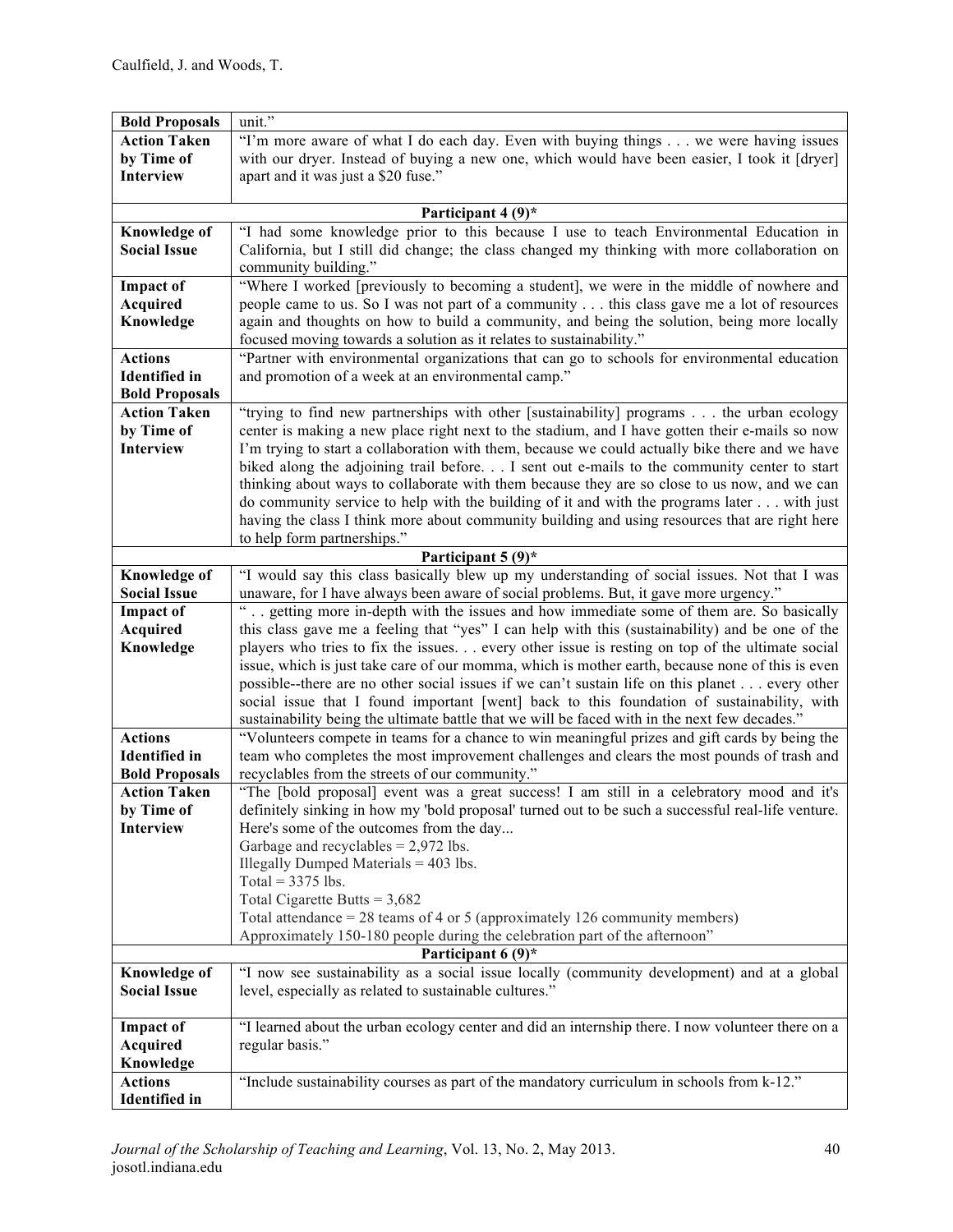| <b>Bold Proposals</b> |                                                                                                |
|-----------------------|------------------------------------------------------------------------------------------------|
| <b>Action Taken</b>   | "I make a conscious decision to ride my bike more than previously, I make conscious decisions  |
| by Time of            | about water consumption, practice recycling, think about what I use—like every time I grab for |
| <b>Interview</b>      | the paper toweling, I think about whether I need to use it, and groceries—where to buy them    |
|                       | and what to buy and how what I buy affects the world. For example, apples grown in the State   |
|                       | of Washington may be shipped out of the country to become waxed and then are returned for      |
|                       | sale."                                                                                         |

\*Number in parentheses indicates the number of months following the termination of the class that the interview occurred.

| Participant 1                                                                                                                 |                                                                                                   |  |  |  |
|-------------------------------------------------------------------------------------------------------------------------------|---------------------------------------------------------------------------------------------------|--|--|--|
| <b>Knowledge of Social</b>                                                                                                    | "I learned so much about the rich history of the city. I learned to see parts of the city and its |  |  |  |
| Issue                                                                                                                         | inhabitants in an entirely different way."                                                        |  |  |  |
| <b>Impact of Acquired</b>                                                                                                     | "The class changed my life in that I have a better understanding of different social classes      |  |  |  |
| Knowledge                                                                                                                     | and different ethnicities."                                                                       |  |  |  |
| <b>Actions/Impressions</b>                                                                                                    | "I learned to respect the dignity of those individuals" [referring to the homeless population]    |  |  |  |
| <b>Identified</b> in                                                                                                          | "I began to better understand my role as a servant of the city" [participant was a police         |  |  |  |
| Documentary                                                                                                                   | lieutenant].                                                                                      |  |  |  |
| <b>Actions Taken by</b>                                                                                                       | "I teach my officers to respect all classes of people and all neighborhoods  I tend to look       |  |  |  |
| <b>Time of Interview</b>                                                                                                      | at crimes committed and more carefully consider the need for punishment to fit the crime."        |  |  |  |
|                                                                                                                               | Participant 2                                                                                     |  |  |  |
| <b>Knowledge of Social</b>                                                                                                    | "It [the class experience] kind of made me realize how quick a couple of life events can          |  |  |  |
| <b>Issue</b>                                                                                                                  | really turn your life upside-down  I have a better understanding of the struggling single         |  |  |  |
|                                                                                                                               | mother and how she has to deal with things."                                                      |  |  |  |
| <b>Impact of Acquired</b>                                                                                                     | "It made me a lot more conscious with my own personal budget—trying to make sure I                |  |  |  |
| Knowledge                                                                                                                     | stayed on top of things."                                                                         |  |  |  |
| <b>Actions/Impressions</b>                                                                                                    | "When I get those bags from the Boy Scouts to put food in I used to throw them away or            |  |  |  |
| <b>Identified</b> in                                                                                                          | use them for garbage. Now I put food in them for other people."                                   |  |  |  |
| Documentary                                                                                                                   |                                                                                                   |  |  |  |
| <b>Action Taken by</b>                                                                                                        | "I feel more knowledgeable when people make a comment about something like a single               |  |  |  |
| <b>Time of Interview</b>                                                                                                      | mom who is on welfare, and I am able to say that it is really hard to make it out there on a      |  |  |  |
| minimum wage. I feel more empathy for people in those situations. "                                                           |                                                                                                   |  |  |  |
|                                                                                                                               | Participant 3                                                                                     |  |  |  |
| "In my undergrad I did take a lot of sociology classes so they did focus a lot on social issues<br><b>Knowledge of Social</b> |                                                                                                   |  |  |  |
| Issue                                                                                                                         | and I think for this class it was just very nice to see how the different migration patterns      |  |  |  |
|                                                                                                                               | impact a city and with that it also brings a lot of social issues based on the lower working      |  |  |  |
|                                                                                                                               | class or the middle class."                                                                       |  |  |  |
| <b>Impact of Acquired</b>                                                                                                     | "I just think that overall talking about those issues and then seeing like the homeless and       |  |  |  |
| Knowledge                                                                                                                     | putting everything together was very significant for me."                                         |  |  |  |
| <b>Actions/Impressions</b>                                                                                                    | "I can volunteer my time to help people that go through these situations" [poverty,               |  |  |  |
| <b>Identified</b> in                                                                                                          | homelessness].                                                                                    |  |  |  |
| Documentary                                                                                                                   |                                                                                                   |  |  |  |
| <b>Action Taken by</b>                                                                                                        | "Last spring we actually did a volunteer program and we did a soup kitchen  it's just             |  |  |  |
| <b>Time of Interview</b>                                                                                                      | really interesting how this class really applied to the real world and how many people are        |  |  |  |
|                                                                                                                               | not aware of some of the bigger social issues in the city and it's sad that we have to come       |  |  |  |
|                                                                                                                               | up as an office and go there as opposed to us taking a personal interest and learning about       |  |  |  |
|                                                                                                                               | this type of issue."                                                                              |  |  |  |
|                                                                                                                               | Participant 4                                                                                     |  |  |  |
| <b>Knowledge of Social</b>                                                                                                    | We learned about the diverse ways that urban cultures and subcultures settled in urban            |  |  |  |
| <b>Issue</b>                                                                                                                  | areas  I definitely look at the health care programs that the state would offer infants and       |  |  |  |
|                                                                                                                               | young children in a much different light now. This is something that I might not have             |  |  |  |
|                                                                                                                               | thought of before taking this class, because I did not have kids. This is something that I        |  |  |  |
|                                                                                                                               | would remember from this class. All these different social programs that you had to look up       |  |  |  |

|  |  |  | Table 3. Urban Poverty: Knowledge of social issue, impact and actions. |  |
|--|--|--|------------------------------------------------------------------------|--|
|  |  |  |                                                                        |  |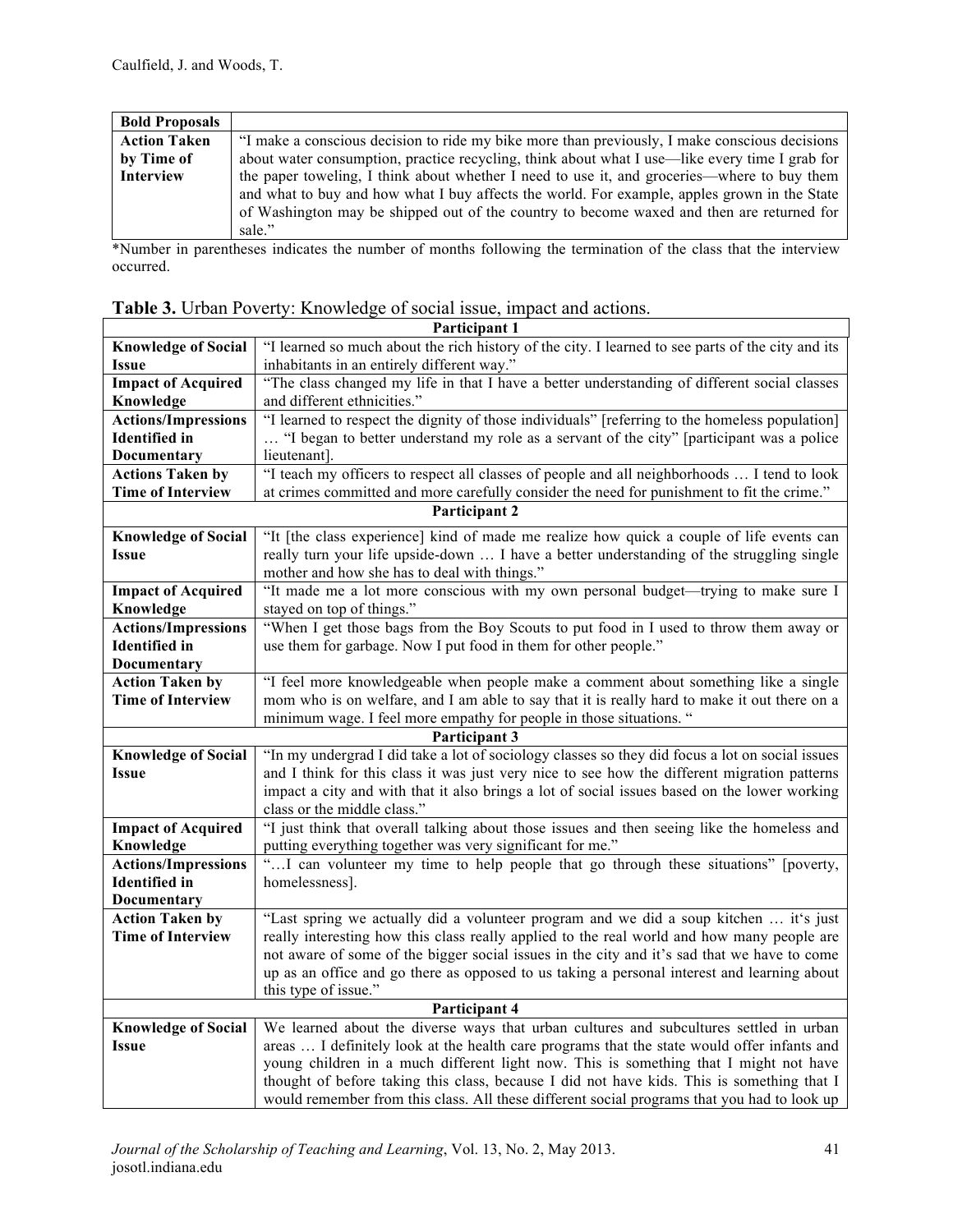|                            | for yourself, to see if you could apply for or be considered for. This was a different way of<br>thinking for me, a different way of making me look at life." |
|----------------------------|---------------------------------------------------------------------------------------------------------------------------------------------------------------|
| <b>Impact of Acquired</b>  | "I thought this was one of my best classes ever in college life, which took me by surprise,                                                                   |
| Knowledge                  | because it was not anything directly related to law enforcement. I think that this class made                                                                 |
|                            | me a tremendously better supervisor at work."                                                                                                                 |
| <b>Actions/Impressions</b> | Speaks of learning to budget money very carefully. "At \$7.00 an hour after taxes you are                                                                     |
| <b>Identified</b> in       | basically working an hour to pay for a gallon of gasoline and that gallon of gasoline isn't                                                                   |
| <b>Documentary</b>         | going to take you far."                                                                                                                                       |
| <b>Action Taken by</b>     | "I am a lot more sensitive to programs that the city would offer. For instance the church I go                                                                |
| <b>Time of Interview</b>   | to  we will form groups and go to the meal program as volunteers, and it is a very                                                                            |
|                            | humbling experience. I know that if you don't know where your next meal is coming from,                                                                       |
|                            | it is a tough life. Especially when you start seeing kids coming through, and when the night                                                                  |
|                            | is over and you see kids walking into the darkness with mom and dad, this can really affect                                                                   |
|                            | you as a person. I understand that even more so after taking this class; this class has made                                                                  |
|                            | me much more aware of that. The times I spent volunteering at church, this kind of stuff                                                                      |
|                            | really does affect a person."                                                                                                                                 |
|                            | Participant 5                                                                                                                                                 |
| <b>Knowledge of Social</b> | "This class helped me to understand the problem of homelessness. Again, those services                                                                        |
| <b>Issue</b>               | [referring to social support services] are needed for the homeless. That experiment we did                                                                    |
|                            | like interviewing for the shelter opened my eyes. These experiences are not fun, and they do                                                                  |
|                            | affect people. Not having a stable home can change a person's life, and having resources                                                                      |
|                            | can help people. This class really allowed one to think about homelessness and how people                                                                     |
|                            | become homeless  It also brought together other cultures as well. So you got to see                                                                           |
|                            | what's similar and what's not similar."                                                                                                                       |
| <b>Impact of Acquired</b>  | "What made this class very impactful was when we did a social experiment. Each student                                                                        |
| Knowledge                  | was assigned a mock identity, and the goal was to prevent ourselves from becoming                                                                             |
|                            | homeless. I actually interviewed with the head person of the shelter who asked me many                                                                        |
|                            | questions like how did I get into this situation I was in. So basically she asked me the same                                                                 |
|                            | questions that they would ask someone who was really homeless, which I thought it was a                                                                       |
|                            | good experience, because it brings about an awareness of how people can actually become<br>homeless."                                                         |
| <b>Actions/Impressions</b> | "Just doing this experiment is something I think everybody should do to make them more                                                                        |
| <b>Identified</b> in       | aware of homelessness."                                                                                                                                       |
| Documentary                |                                                                                                                                                               |
| <b>Action Taken by</b>     | "I have a German co-worker who talks to her parents in German for that is their native                                                                        |
| <b>Time of Interview</b>   | culture. I also have a friend who is of Latina decent and I have been trying to learn that                                                                    |
|                            | language, and a lot of what me and this friend do, our culture is very similar  So,                                                                           |
|                            | basically I mix and mingle with my co-workers a bit with the Spanish and German decent."                                                                      |
|                            | Participant explains that she realizes that getting to know other cultures better promotes an                                                                 |
|                            | understanding of those cultures.                                                                                                                              |

Several quotes of participants reflected a perspective highlighted in Fenwick's (2000, 2001, 2003) experiential framework. For example, "I came into this experiment pretty naïve, thinking that homeless people wanted it to be that way. I learned to respect the dignity of those individuals" [referring to the homeless population] … "I began to better understand my role as a servant of the city," is reflective of the critical cultural perspective, which emphasizes the imbalance of power and inequity within social structures that may have a direct impact on social transformations of experiential learning. The enactivist ecological perspective, which proposes that learning may best be understood through co-emergence of knowledge with other participants, is reflected in the following quote from Participant 5: "What made this class very impactful was when we did a social experiment. Each student was assigned a mock identity, and the goal was to prevent ourselves from becoming homeless … and everyone had to report on their situation and how they resolved things."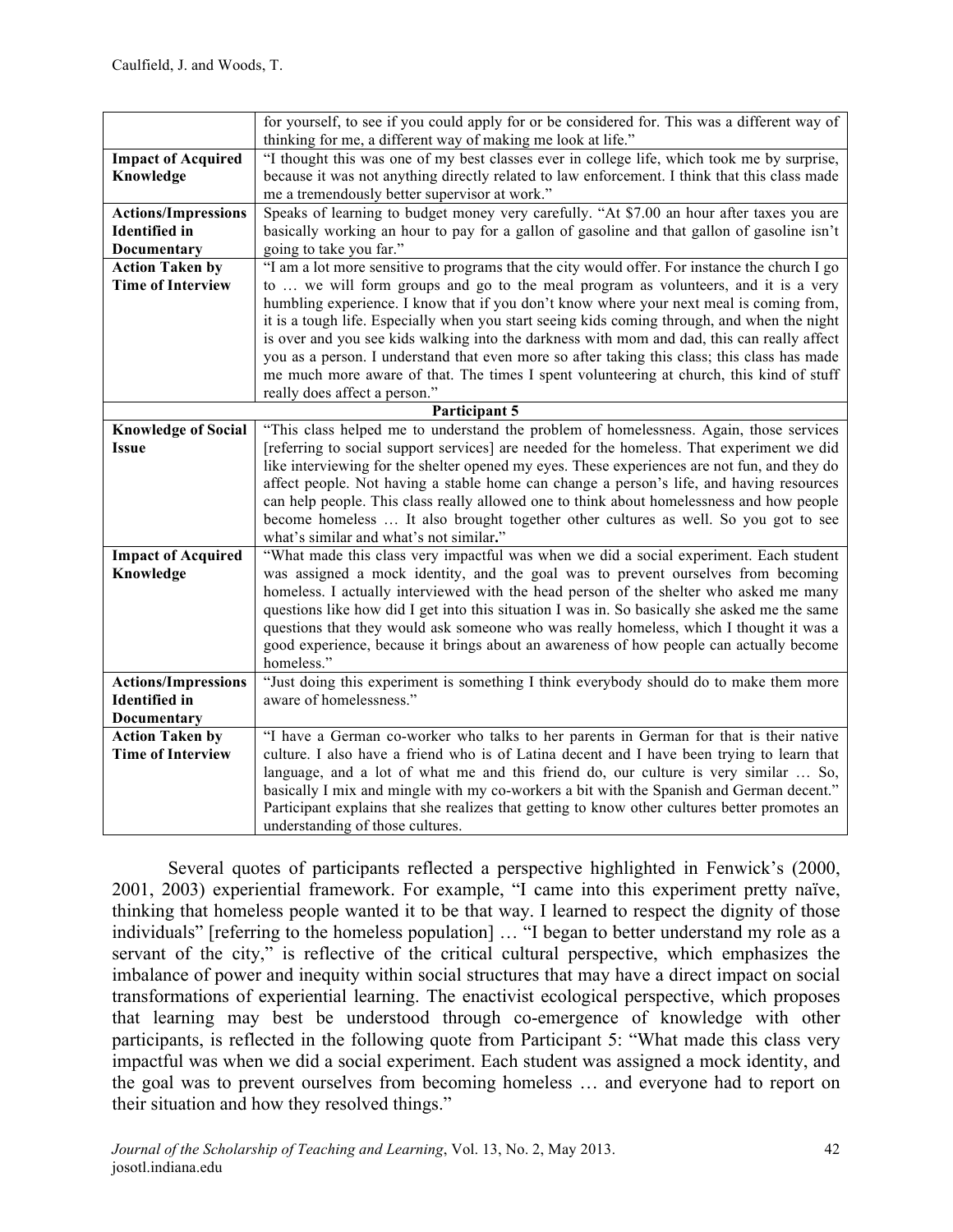Six (6) of the 13 participants enrolled in the urban poverty class did *not* choose the class as one of the three most impactful classes. The reasons stated for *not* identifying the class as most impactful were as follows:

*Reason 1*: "I was not from the area [city where university was located] and the class focused on that one city, specifically."

*Reason 2*: "It was too limiting, focusing only on one city. The purpose of the class was not clearly identified."

*Reason 3*: "The class was not realistic. There were too many restrictions that the professor made us conform to that I don't think would have happened in real life."

*Reason 4*: "I didn't select the class because the topic was too related to the work that I already do."

*Reason 5*: "More than anything, it provided a good history of the city. I did not see its relevance to public service."

*Reason* 6: "The book was excellent, but I felt pressured to participate in the role play."

It is interesting to note that Reasons 3 and 6 are in themselves reflective of Fenwick's (2000, 2001 and 2003) critical cultural perspective in that the identified reasons indicate a perceived imbalance of power between instructor and students and, in this case, that perception likely had a negative impact on experiential learning.

*Learning objectives and program outcomes*. In all but one case, interviewees reported during interview that they saw alignment with what they had learned in the class, the learning objectives as stated in the syllabus for the class and at minimum a few of the degree program learning outcomes. In most instances, participants reported alignment with all program outcomes.

*Aggregate findings*. Table 4 reports the findings per class and the aggregate findings. As noted in reviewing Table 4 aggregate data, for this limited sample in the context of these three classes, experiential learning is reported by those participants identifying the experiential learning class as having high impact to have evoked socially responsible behavior specific to the social problem they studied 94.7% of the time. Again, interviews occurred at nine (9), 24 or 36 months following termination of the class, indicating that the reported socially responsible actions continued to occur for a relatively long period following termination of the class.

| $\overline{\omega}$ $\overline{\omega}$ $\overline{\omega}$ | $\sim$<br>No. of | No. of         | No. who        | Of those  | Of those  |
|-------------------------------------------------------------|------------------|----------------|----------------|-----------|-----------|
| Class                                                       | months           | participants   | identified     | impacted, | impacted, |
|                                                             | interviewed      | interviewed    | class as       | number    | percent   |
|                                                             | after class      |                | impactful      | reporting | reporting |
|                                                             |                  |                |                | action    | action    |
| 1. Sustainability                                           | 9                | 9              | 8              | 8         | 88.9      |
|                                                             |                  |                |                |           |           |
| 2. Sustainability                                           | 24               | $\overline{4}$ | $\overline{4}$ | 4         | 100.0     |
|                                                             |                  |                |                |           |           |
| 3. Urban Poverty                                            | 36               | 13             |                | 6         | 85.7      |
|                                                             |                  |                |                |           |           |
| Totals                                                      |                  | $26*$          | 19             | 18        | 94.7      |
|                                                             |                  |                |                |           |           |

#### **Table 4.** Aggregate Findings.

\* One participant enrolled in one sustainability class and the urban poverty class.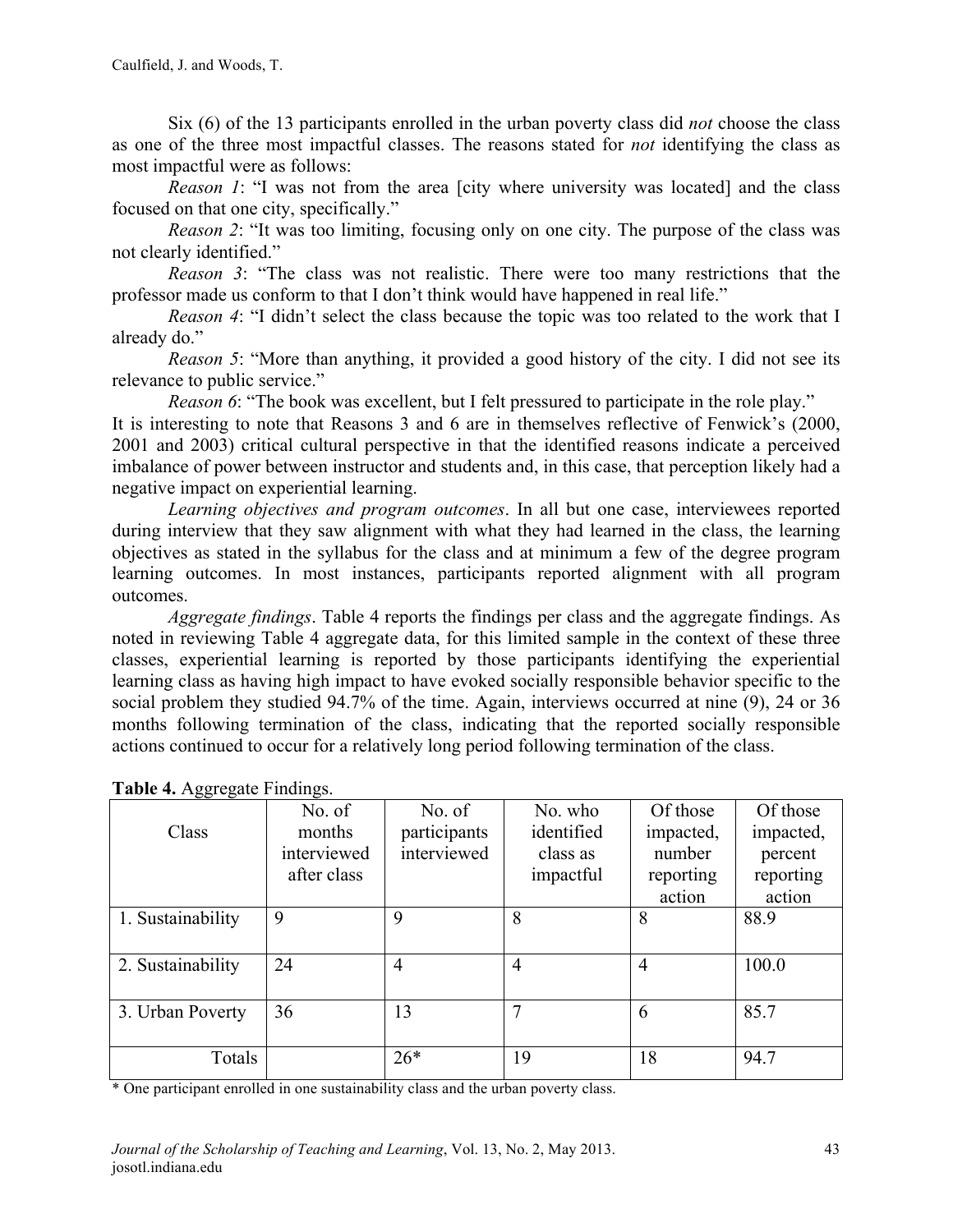# **IV. Discussion and Implications.**

Study findings imply that experiential learning may lead to socially responsible behavior that continues to occur well after the formal learning experience ends. Secondly, several quotations seemingly validated the perspectives that Fenwick (2000, 2001, 2003) identifies in her experiential learning framework. In the case of the urban poverty class, based on participants' stated reasons for *not* selecting the class, one could argue that the participants may have been distracted by specific pedagogical design features of the class versus having a lack of concern regarding the social problem being studied. Two quotes from the six participants who did *not* choose the class for one of the reasons previously identified implied this. "I now realize how difficult it is for some single parents, so I volunteer my time to the food pantry and I donate food too. I take time to learn about resources that my church has to offer" [for those in need]. Another participant stated, "The fact of standing in line and waiting for appointments-- and I don't know why social programs have appointments in the middle of the day and you have to wait for two hours. You feel like a cow in line waiting for the slaughter." These quotations indicate the impact that studying the social problem had on these two participants, and in one case, the participant identifies socially responsible behavior as related to urban poverty.

From a pedagogical standpoint, the reasons that participants gave for not selecting the class demonstrates the importance of sharing these types of class design criticisms in course evaluations so that teachers become aware of them and may decide whether design changes might improve the overall learning experience. Teachers may motivate students to provide this type of constructive feedback by explaining that it will be used to improve future classes (Caulfield, 2007). It is interesting to note that in two cases, participants stated that the class focused too much on one specific city, indicating that these participants likely did not make the connection that much of the content related to urban poverty, homelessness and the social experiment, would likely apply to other urban cities in the area. Thus, emphasizing that potential applicability to other cities may have been helpful for participants not residing in the area where the social experiment took place.

One final consideration when designing a class with significant experiential learning is that it may be more time intensive and more costly. It may also place students at a higher risk in certain types of environments outside of the classroom with no certainty that experiential learning is more effective over time than other forms of classroom learning.

# *A. Two Remaining Higher Ranked Classes.*

It is interesting to note that the class titled, "Leadership & Ethics," which was the top choice for the second highest number of participants and the second highest number in total choice for participants, did have an experiential learning component; but it was not as significant a portion of the class as that of the urban poverty and sustainability classes. With the permission of the professor teaching the leadership and ethics class, the class evaluations were reviewed. In the comment section of the class many students mentioned that the leadership panel discussion that the students organized and facilitated with community leaders they had selected (the experiential component of the class), was the most valuable learning experience occurring during the class. As one student put it, "I felt that the most instructional portion of the class was the leadership panel … I found their ideas and suggestions much more applicable than many of the texts for my own leadership capacity." This quote again highlights what Fenwick (2000, 2001, 2003)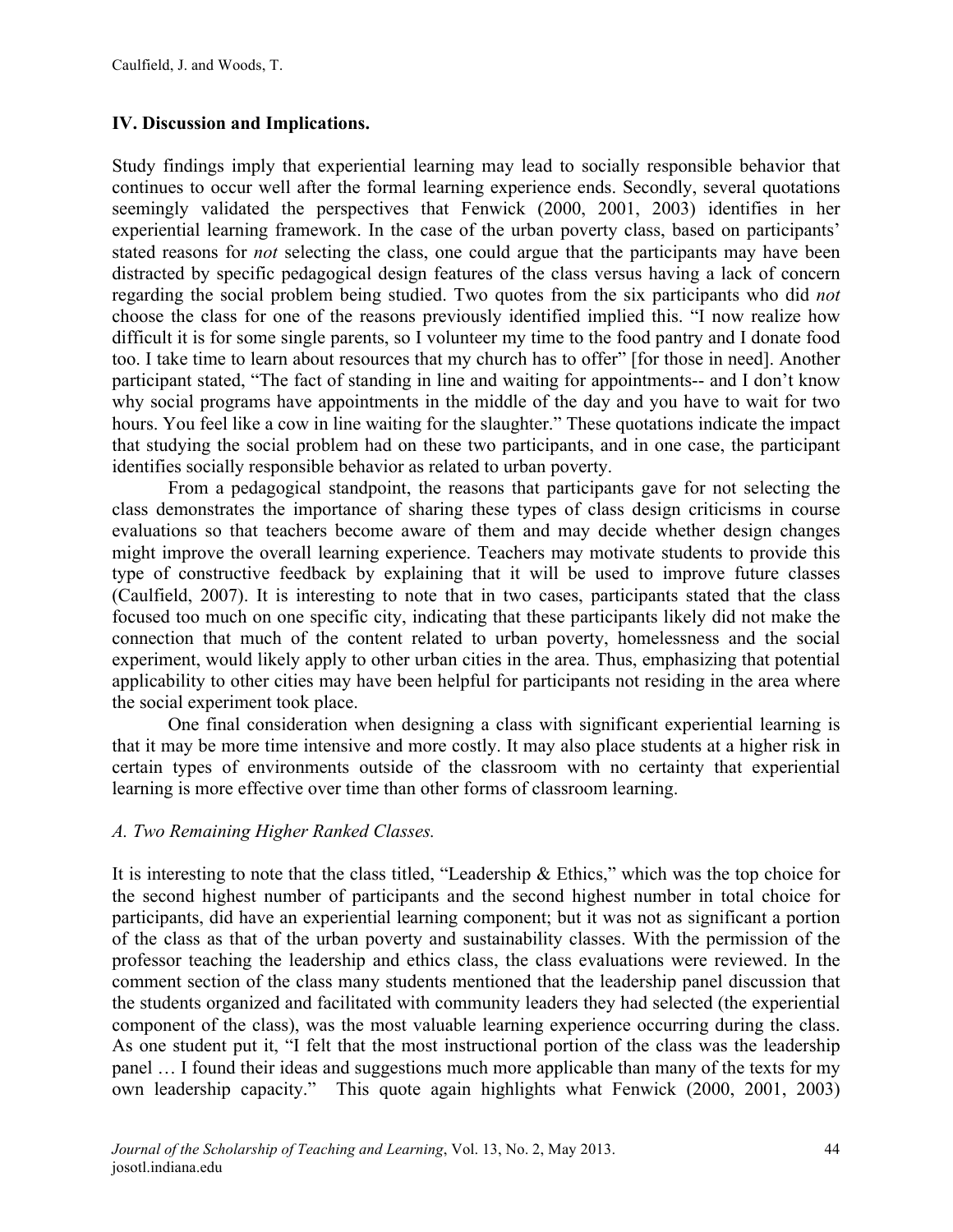identifies as the enactivist ecological perspective, which proposes that learning may be best understood through co-emergence of knowledge with other participants.

The "Ethics in Public Service" class also had an experiential component where students had to apply ethical concepts to a current work experience in which they found themselves facing an ethical dilemma. As one student participant who had chosen the ethics class as his top choice indicated, "Ethics in public service was very impactful because I had a job in public service. I had the ability to take what I learned in the classroom and directly apply it to my job. Also, the instructor allowed us to give real world examples in the class." The preceding quote is a good example of the situative perspective that Fenwick (2000, 2001, 2003) identifies in her framework in that this perspective identifies learning as being rooted in the situation in which learners find themselves.

# *B. Additional Implications.*

The remaining five classes, although discussion based, did not have a major experiential learning component that the researchers were aware of as indicated by reviewing the syllabi for the courses. However, it should be noted that many of the participants stated that the reason they identified a class as impactful was due to its immediate applicability to their respective work settings. Another words, experiential learning was occurring on the job at the same time as concepts were being learned in the classroom. This observation implies that full time students who are unemployed may benefit from internships and practicum experiences designed into the curriculum to facilitate experiential learning that complements other types of learning activities.

Finally, it appears that the point in time when a course is taken makes a difference in the degree of impact. The following three quotes provide evidence of this. "I think it [the class] was for me at that time of my life and career really important." Another participant states, "It kind of gave me training. I needed to work out a budget and find a home for myself and do food … at that time I was still living at home with my parents … but less than a year later I moved out of my parents' house and I now have to do my own budget." The final participant states, "I think part of it [the impact of the class] was about the time of my life. I was going through the death of someone very close to me … " Thus, it seems that significant life events make a difference in the depth of reflection occurring at the time or at some point following the class, which may also increase the impact of experiential learning.

# *C. Limitations to Research.*

Clearly the specific context of the classes within this study limits transferability to other contexts. Secondly, the external environment in which the participants were engaged with over the course of 14 weeks was ever changing. Thus, shared perspectives may have changed during the time of the study, decreasing the dependability of the perspectives shared. Another limitation was the researchers' inability to determine whether the difference between selecting the urban poverty class and the sustainability classes as most impactful was due to the length of time from the termination of the class to time of interview, or if the differences were the results of other factors identified by participants who had enrolled in the urban poverty class and had *not*  selected it as a high impact class. Lastly, lack of comparison of findings to other similar studies further limits transferability.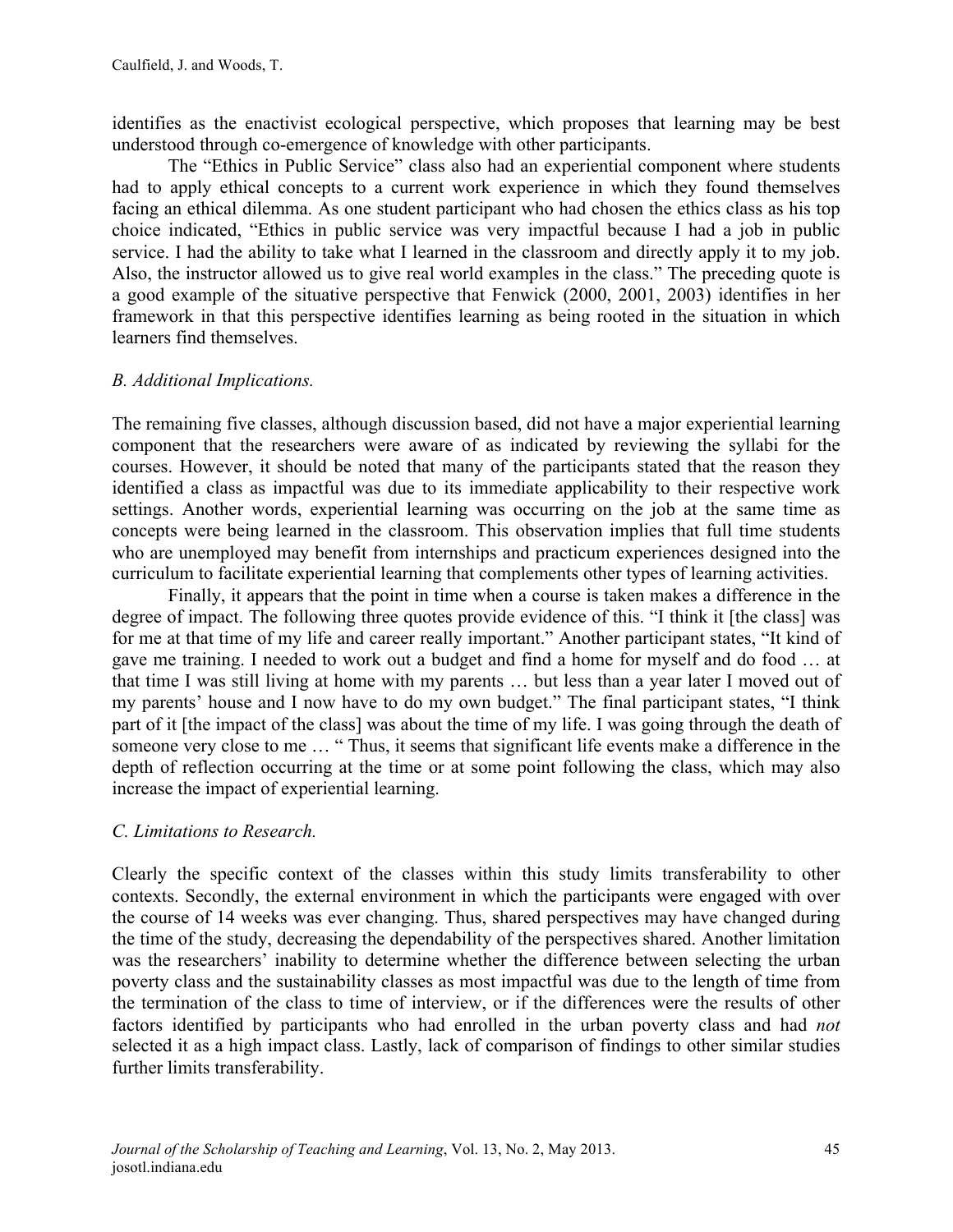# *D. Future Research.*

To substantiate further the work of Eyler and Giles (2002), future research in experiential learning may explore how integrated classroom education and authentic community learning experiences may influence students to seek a better understanding of the world in which they live by helping them to make sense of unpredictable and complex interactions. To add credibility to the AASCU and the AAC&U stated beliefs that experiential education is a means of fostering civic and global engagement, future research could explore how experiential learning may help students accept responsibility, promote community involvement and develop community collaborations that will aid in students' learning experiences. Lastly, future studies could continue to explore the relationship between experiential learning and other forms of learning and their overall effectiveness.

# *E. Conclusion.*

Based on the generally accepted premise that learning occurs through experience, experiential learning has been and continues to be a vital way of learning for adults. As highlighted by Montrose (2008):

The most important reason for integrating experiential learning into existing programs is the benefit that students derive from it. The opportunity to take an individual 'peak experience' and guide students to transcend the mere memory of a situation, to coach them to analyze, theorize, and to better understand themselves and others is an opportunity that many of us welcome and appreciate. (Conclusion, ¶ 3)

The purpose of this qualitative longitudinal study was to explore whether experiential learning about significant social problems outside of the classroom evoked socially responsible behavior specific to the social problems being studied. Findings from the study involving 25 graduate students as participants imply that experiential learning does lead to socially responsible behavior that continues to occur as much as three years after the formal learning experience has ended. Furthermore, interview data from the study seemingly validate the five perspectives identified in Fenwick's (2000, 2001, 2003) experiential framework, indicating its usefulness in studying experiential learning.

It is the researchers' hope that these study findings will encourage further study of experiential learning in college curricula and community organizations. As indicated by past research that complements findings from this study, experiential learning exposes learners to authentic social experiences that are more likely to engage them in future socially responsible behaviors, transforming them into agents of positive social change within their communities.

# **References**

Association of American Colleges and Universities. (2002). *Greater expectations: A new vision for learning as a nation goes to college*. Washington, D.C. Retrieved from http://greaterexpectations.org/

Association of Experiential Education (2012). Retrieved from http://www.aee.org/about/whatIsEE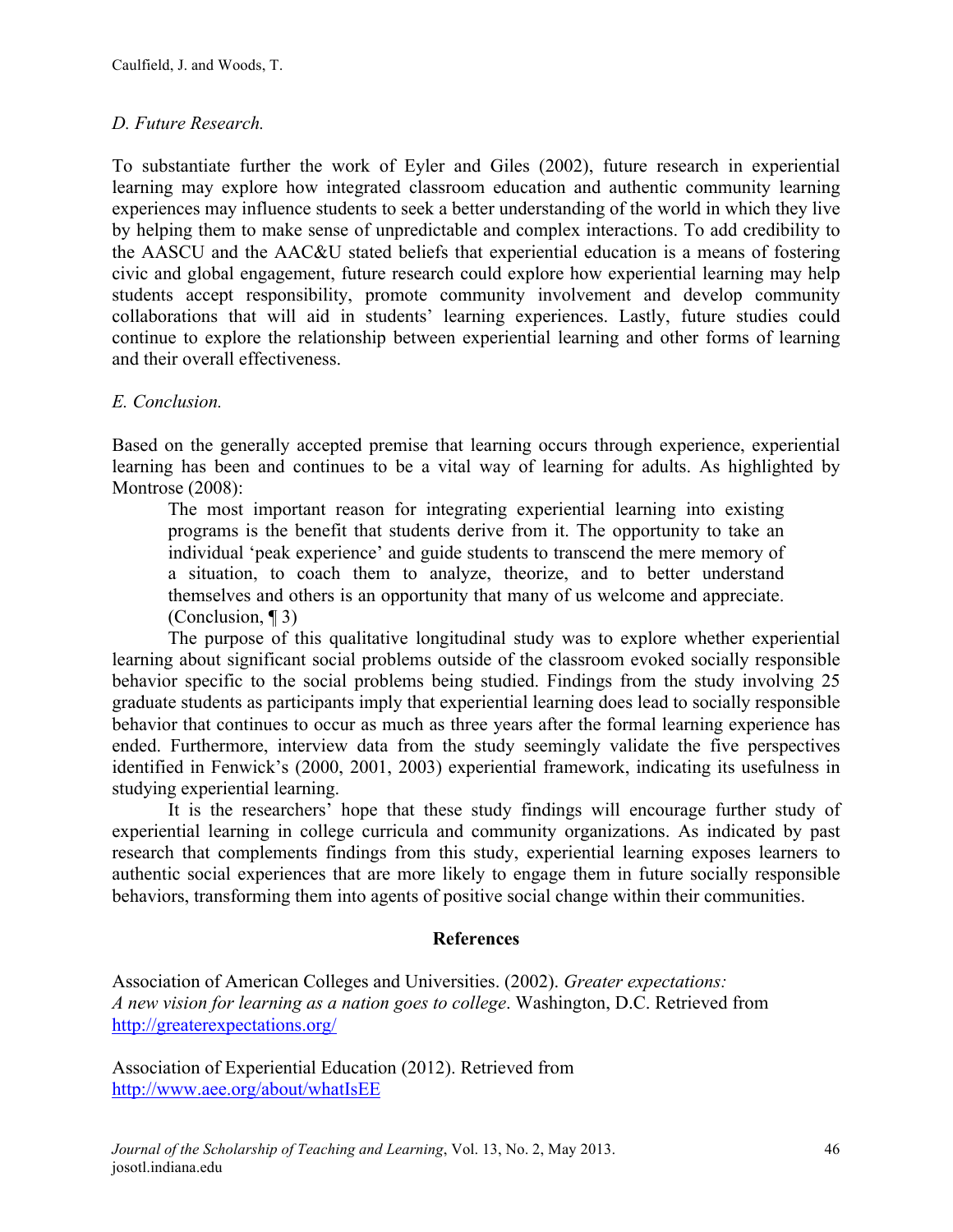Boulding, E. (2000). *Cultures of Peace: The Hidden Side of History*. Syracuse, NY: Syracuse University Press.

Boyte, H. C., & Mehaffy, G. (2008). *The Civic Agency Initiative*. Washington, DC: American Association of State Colleges and Universities.

Caulfield, J. (2007). What motivates students to provide feedback to teachers about teaching and learning? An expectancy theory perspective. *International Journal for the Scholarship of Teaching and Learning,* 1(1), 1 – 19. Retrieved from http://academics.georgiasouthern.edu/ijsotl/v1n1/caulfield/IJ\_Caulfield.pdf

Caulfield, J. (2011). *How to Design and Teach a Hybrid Course: Achieving Student-centered Learning through Blended Classroom, Online and Experiential activities*, Sterling, VA: Stylus.

Creswell J. (2007). *Qualitative Inquiry & Research Design: Choosing among Five Approaches*. Thousand Oaks, CA: Sage Publications.

Denzin, N.K., & Lincoln Y.S. (1994). *The Handbook of Qualitative Research*. Thousand Oaks, CA: Sage Publications.

Dewey, J. (1938). *Experience and Education*. New York: Touchstone.

Dewey, J. (1916). *Democracy and Education*. London: The Macmillan Company.

Eyler, J., & Giles, D. E. (1999). *Where's the Learning in Service-learning?* San Francisco: Jossey-Bass.

Eyler, J., & Giles, D. E. (2002). Beyond surveys: Using the problem solving interview to assess the impact of service-learning on understanding and critical thinking. In A. Furco and S. Billig (eds.), *Service-Learning: The Essence of the Pedagogy* (pp. 147-159). Greenwich, CT: Information Age Publishing.

Farrall, S. (2006) What is qualitative longitudinal research? *Papers in Social Research Methods, Qualitative Series no. 11.* London School of Economics and Political Science Methodology Institute: London, U.K. Retrieved from http://www2.lse.ac.uk/methodology/pdf/QualPapers/Stephen-Farrall-Qual%20Longitudinal%20Res.pdf

Fenwick, T. J. (2000). Expanding conceptions of experiential learning: A review of the five contemporary perspectives on cognition. *Adult Education Quarterly, 50*(4), 243.

Fenwick, T.J. (2001). *Experiential Learning: A Theoretical Critique from Five Perspectives.* Columbus, OH: Centre on Education and Training for Employment.

Fenwick, T. J. (2003). *Learning through Experience: Troubling Orthodoxies and Intersecting Questions.* Malabar, FL: Krieger Publishing Company.